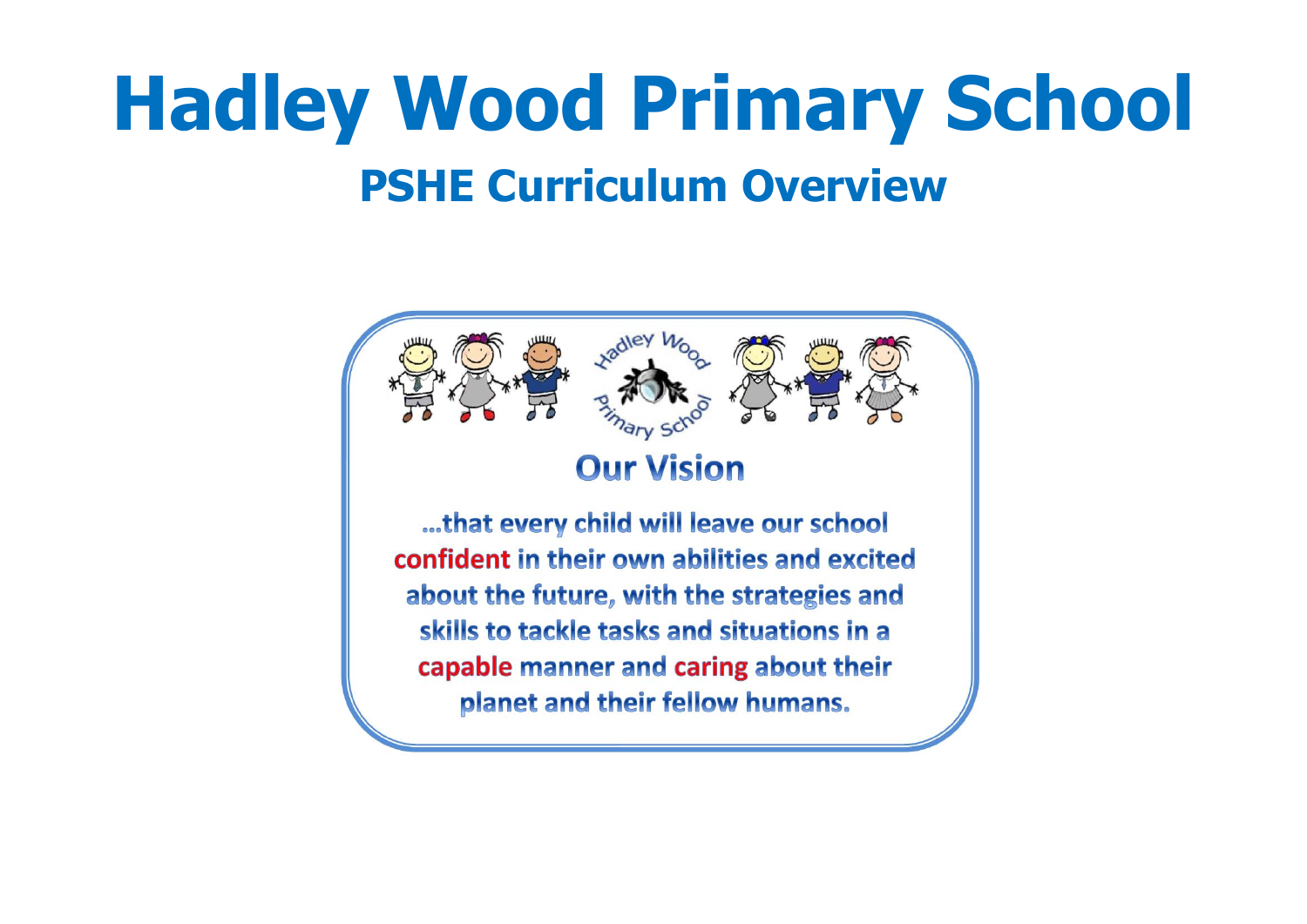#### **Curriculum Intent:**

At Hadley Wood, our aim is to teach to inspire, motivate and nurture the next generation of creative and critical thinkers. We work in partnership with parents and the community to achieve the highest standards. Our main goal is to encourage our children to be confident, capable and caring learners, who are equipped for lifelong learning. Through stimulating, safe learning environments and excellent opportunities to succeed in and out of the classroom, we encourage children's progress and achievements.

At Hadley Wood we see Personal, Social, Health and Education (PSHE) as being at the centre of all that we do. Through our curriculum, our school environment and our school ethos, we promote pupils' self-esteem and emotional well-being and help them to form and maintain worthwhile and satisfying relationships, based on respect for themselves and for others, at home, at school, at work and in the community.

The aims within the PSHE and RSE curriculum meet the needs of every individual child and through the teaching of the subject and the overarching vision of the school; learning is tailored to meet the needs of children.

Our PSHE education programme promotes the core school values and has been designed around these three main strands:

- Confident
- Capable
- Caring

#### **How we plan for and teach PSHE, RSE and P4C:**

In order to reflect the needs of our pupils, we have designed our curriculum to be based under the themes of "confident, capable and caring" in line with our school values.

The children engage with a weekly PSHE lesson which has been carefully adapted from the You, Me and PSHE scheme of work from Islington. Over the half term the children will develop their understanding of a theme, this theme is then revisited over a number of years. PHSE is taught mainly with various handson activities, discussions, debates and circle time, with opportunities to consider the impact of the topics discussed on the pupils' individual lives.

Our school considers Relationships and Sex Education (RSE) to be an integral part of the PSHE Education, with elements also contained in the science curriculum. We aim to offer pupils a carefully planned curriculum covering: human development, relationships, sexuality and family life all within a safe, comfortable atmosphere. The programme is set within a moral framework and matched to the pupils' level of maturity. This policy reflects the requirements outlined in the Relationships Education, Relationships and Sex Education (RSE) and Health Education statutory guidance, published by the DfE in June 2019 but updated in September 2021. [https://www.gov.uk/government/publications/relationships-education-relationships-and-sex-education-rse-and-health](https://www.gov.uk/government/publications/relationships-education-relationships-and-sex-education-rse-and-health-education)[education](https://www.gov.uk/government/publications/relationships-education-relationships-and-sex-education-rse-and-health-education) 

We ensure RSE is matched to the needs of our pupils by regularly reviewing the objectives and activities set, highlighting needs and assessing each child individually Our RSE programme is taught through a range of teaching methods and interactive activities.

The new RSE curriculum is delivered within PSHE lessons, information about the units being taught is shared with our parents prior to the lessons being delivered to further promote the home school partnership.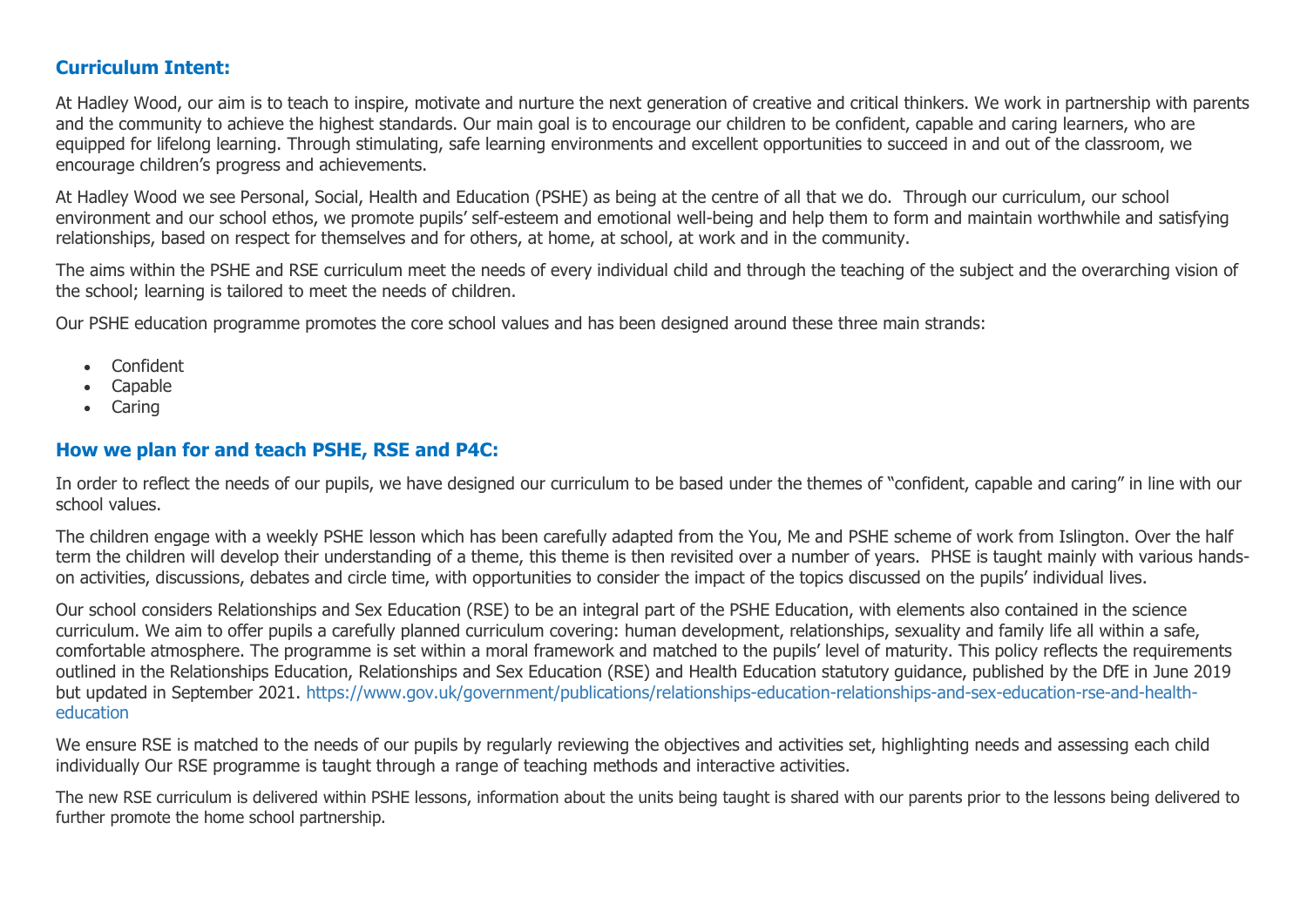Each week the pupils partake in a P4C session. The Philosophy for Children (P4C) approach is used to stimulate further discussions where the aim is 'not to win an argument' but to gain a deeper understanding of different approaches and viewpoints held by those around us in order that we may develop our own understanding and empathy. You can read more about the P4C approach by clicking [\(https://p4c.com/about-p4c/\)](https://p4c.com/about-p4c/). We are exceptionally proud of the inspirational people that our pupils have chosen to represent their class names and have written in a unit for each group about their inspirational person as part of our P4C approach.

### **What you will see in our PSHE lessons:**

- 1. Every lesson is carefully planned around **an enquiry question for children to answer**. By ensuring that these questions spark children's enquiry and **curiosity,** children are engaged in their learning and want to find out the answer. Lessons are purposeful and result in children gaining a new understanding of the world around them.
- 2. In each lesson the **learning objective** is designed so that children have a powerful understanding of the skills and understanding they are developing in the lesson. **Success criteria** define the features of the learning intention in the context of the activity so that children can identify what they are aiming for and how well they are doing.
- 3. Learning is effectively sequenced by sharing prior learning **'building blocks'** at the start of each lesson/topic/new concept. We recognise that children are more likely to retain new learning if it connected to prior understanding. Building blocks help pupils of all levels to connect new learning with existing concepts and promote **independence.**
- 4. Teachers start each lesson with a **discursive statement** to engage pupils and draw links between prior and new learning. Different levels of challenge and **'what if'** challenges help to ensure our children have high aspirations of themselves and strive to be the best they can be.
- 5. Teachers skillfully use the **'Deliberate Mistake'** approach to learning to build pupil **resilience** to failure alongside their ability to work independently to problem solve. This embeds the concept that making mistakes is integral to the learning process.

|          |                              |                                                         | <b>Curriculum provision</b>            | <b>Contribution on wider PSHE knowledge</b><br>and what later content this prepares for |
|----------|------------------------------|---------------------------------------------------------|----------------------------------------|-----------------------------------------------------------------------------------------|
| 3-4 Year | Communication and            | Be able to express a point of view and to debate when   | <b>Making Relationships</b>            | All elements of the PHSE curriculum in EYFS                                             |
| Olds     | Language                     | they disagree with an adult or friend, using words as   |                                        | lay the foundations for learning within the                                             |
|          |                              | well as actions.                                        | Opportunities to join in with circle   | spiral curriculum approach within the school.                                           |
|          |                              |                                                         | activities and parachute games.        |                                                                                         |
|          |                              | Start a conversation with an adult or a friend and      |                                        | Pupils will cover a range of topics including:                                          |
|          |                              | continue it for many turns.                             | Participate in turn taking games with  | - Physical Health and Wellbeing                                                         |
|          |                              | Select and use activities and resources, with help when | adult support.                         | - Keeping Safe and Managing Risk                                                        |
|          |                              | needed. This helps them to achieve a goal they have     |                                        | -Identity, Society and Equality                                                         |
|          |                              | chosen or one which is suggested to them.               | During circle time activities children | -Drug, Alcohol and Tobacco Education                                                    |
|          |                              |                                                         | will discuss how to be a good friend   | -Mental Health and Emotional Health                                                     |
|          | Personal, Social and         | Develop their sense of responsibility and membership    | and begin to understand what is        | -Careers, Financial Capability and Economic                                             |
|          | <b>Emotional Development</b> | of a community.                                         | right and wrong and being              | Wellbeing                                                                               |
|          |                              |                                                         | responsible for your actions.          | Relationships and Health Education                                                      |
|          |                              | Become more outgoing with unfamiliar people, in the     |                                        |                                                                                         |
|          |                              | safe context of their setting.                          | Support children with making friends   | All of these units have been planned to                                                 |
|          |                              |                                                         | and sharing resources.                 | support the schools values of confident,                                                |
|          |                              | Show more confidence in new social situations.          |                                        | capable and caring.                                                                     |
|          |                              |                                                         |                                        |                                                                                         |

## **PSHE Long Term Overview EYFS – Year 6**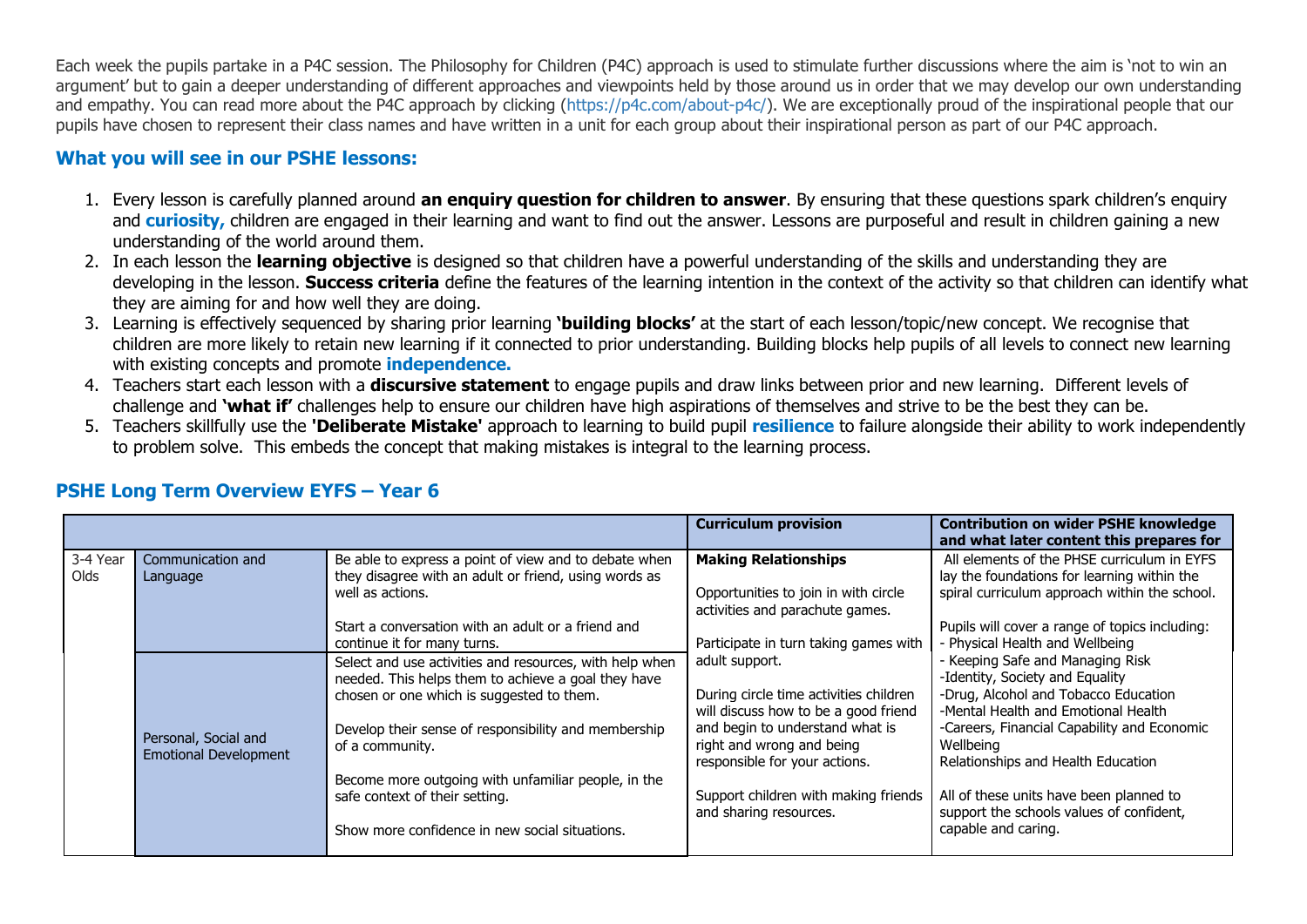|                         | Play with one or more other children, extending and<br>elaborating play ideas.                                                                                | Develop confidence to speak in a<br>familiar group.                                                                                                                                                                | Further to this pupils are confident to talk to<br>other children when playing, and will<br>communicate freely about own home and |
|-------------------------|---------------------------------------------------------------------------------------------------------------------------------------------------------------|--------------------------------------------------------------------------------------------------------------------------------------------------------------------------------------------------------------------|-----------------------------------------------------------------------------------------------------------------------------------|
|                         | Help to find solutions to conflicts and rivalries. For<br>example, accepting that not everyone can be Spider-<br>Man in the game, and suggesting other ideas. | Play cooperatively on the bikes and<br>scooters, taking turns with others<br>and solving disagreements more<br>independently.                                                                                      | community. This is build upon during our<br>PHSE session, circle times and P4C sessions.                                          |
|                         | Increasingly follow rules, understanding why they are<br>important.                                                                                           | Self-confidence and Self-<br>awareness                                                                                                                                                                             |                                                                                                                                   |
|                         | Remember rules without needing an adult to remind<br>them.                                                                                                    | Try new activities and select<br>resources independently.                                                                                                                                                          |                                                                                                                                   |
|                         | Develop appropriate ways of being assertive.<br>Talk with others to solve conflicts.                                                                          | Children will be encouraged to<br>express their own feelings.                                                                                                                                                      |                                                                                                                                   |
|                         | Talk about their feelings using words like 'happy', 'sad',<br>'angry' or 'worried'.                                                                           | Share 'All About Me' books created<br>during the summer, using<br>photographs to initiate discussions                                                                                                              |                                                                                                                                   |
|                         | Understand gradually how others might be feeling.                                                                                                             | about a past family holiday or day<br>out.                                                                                                                                                                         |                                                                                                                                   |
|                         | Be increasingly independent in meeting their own care<br>needs, e.g. brushing teeth, using the toilet, washing<br>and drying their hands thoroughly.          | Look at photographs to prompt<br>discussion on how we have<br>changed. What could we do as                                                                                                                         |                                                                                                                                   |
|                         | Make healthy choices about food, drink, activity and<br>toothbrushing.                                                                                        | a baby? What can we do now?                                                                                                                                                                                        |                                                                                                                                   |
| Physical Development    | Be increasingly independent as they get dressed and<br>undressed. For example, putting coats on and doing up<br>zips.                                         | When sharing stories and engaging<br>in mark making activities children<br>will create self portraits and draw<br>their families, discussing the<br>similarities and differences between<br>themselves and others. |                                                                                                                                   |
| Understanding the World | Begin to make sense of their own life-story and family's<br>history.                                                                                          | Through stories and circle time<br>activities children will discuss the<br>importance of managing their own                                                                                                        |                                                                                                                                   |
|                         | Show interest in different occupations.<br>Continue developing positive attitudes about the                                                                   | personal hygiene and keeping their<br>hands to themselves.                                                                                                                                                         |                                                                                                                                   |
|                         | differences between people.<br>Know that there are different countries in the world<br>and talk about the differences they have experienced                   | Develop confidence to speak in a<br>familiar group through play and<br>small group activities.                                                                                                                     |                                                                                                                                   |
|                         | or seen in photos.                                                                                                                                            |                                                                                                                                                                                                                    |                                                                                                                                   |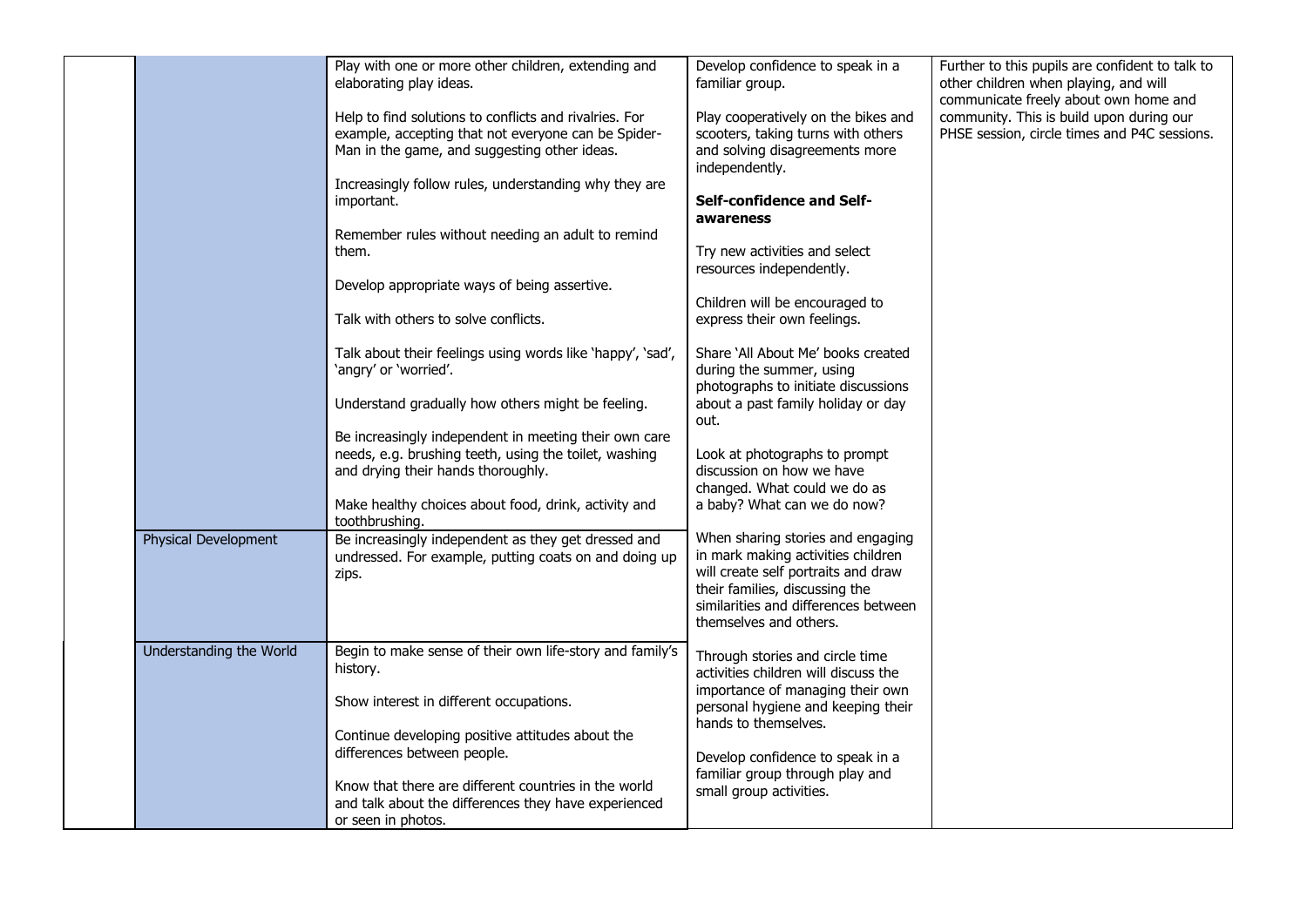| Receptio<br>n. | Communication and<br>Language                                                                                  |                                                     | Use talk to help work out problems and organise<br>thinking and activities, and to explain how things work<br>and why they might happen.<br>Develop social phrases | Develop listening skills - Listening<br>on the carpet and during assembly.<br>Get changed for PE with minimal<br>adult support.<br>To be able to eat healthy and know |  |
|----------------|----------------------------------------------------------------------------------------------------------------|-----------------------------------------------------|--------------------------------------------------------------------------------------------------------------------------------------------------------------------|-----------------------------------------------------------------------------------------------------------------------------------------------------------------------|--|
|                |                                                                                                                |                                                     | See themselves as a valuable individual.<br>Build constructive and respectful relationships.                                                                       | the importance of a healthy lifestyle<br>such as keeping active, drinking<br>water and sleeping well.                                                                 |  |
|                | Personal, Social and<br><b>Emotional Development</b><br><b>Physical Development</b><br>Understanding the World |                                                     | Express their feelings and consider the feelings of<br>others.                                                                                                     | <b>Managing Feelings and</b><br><b>Behavior</b>                                                                                                                       |  |
|                |                                                                                                                |                                                     | Show resilience and perseverance in the face of<br>challenge.                                                                                                      | Introduce the visual timetable to<br>support children in learning the<br>routines of the school day.<br>Learning the 'Good to be Green'                               |  |
|                |                                                                                                                |                                                     | Identify and moderate their own feelings socially and<br>emotionally.                                                                                              |                                                                                                                                                                       |  |
|                |                                                                                                                |                                                     | Think about the perspectives of others.                                                                                                                            | behaviors and system through a<br>simplified version.                                                                                                                 |  |
|                |                                                                                                                |                                                     | Manage their own needs. - personal hygiene<br>Know and talk about the different factors that support<br>their overall health and wellbeing: - regular physical     | Make class rules together and<br>take photographs of great role<br>models.                                                                                            |  |
|                |                                                                                                                |                                                     | activity - healthy eating - toothbrushing - sensible<br>amounts of 'screen time' - having a good sleep routine<br>- being a safe pedestrian                        | Understand what is right and wrong<br>and being responsible for your                                                                                                  |  |
|                |                                                                                                                |                                                     | Further develop the skills they need to manage the<br>school day successfully: - lining up and queuing -<br>mealtimes                                              | actions.<br>Play games to support children to                                                                                                                         |  |
|                |                                                                                                                |                                                     | Talk about members of their immediate family and<br>community.                                                                                                     | follow instructions involving several<br>ideas or actions.                                                                                                            |  |
|                |                                                                                                                |                                                     | Name and describe people who are familiar to them.                                                                                                                 | During circle time discussions<br>introduce our school values and<br>celebrate when children are                                                                      |  |
|                |                                                                                                                |                                                     | Recognise that people have different beliefs and<br>celebrate special times in different ways                                                                      | demonstrating these values.                                                                                                                                           |  |
| <b>ELG</b>     | Communicati<br>on and<br>Language                                                                              | Listening,<br>Attention<br>and<br>Understandi<br>ng | Hold conversation when engaged in back-and-forth<br>exchanges with their teachers and peers.                                                                       | Develop the confidence to work<br>independently.                                                                                                                      |  |
|                |                                                                                                                | <b>Speaking</b>                                     | Express their ideas and feelings about their experiences<br>using full sentences, including use of past, present and                                               |                                                                                                                                                                       |  |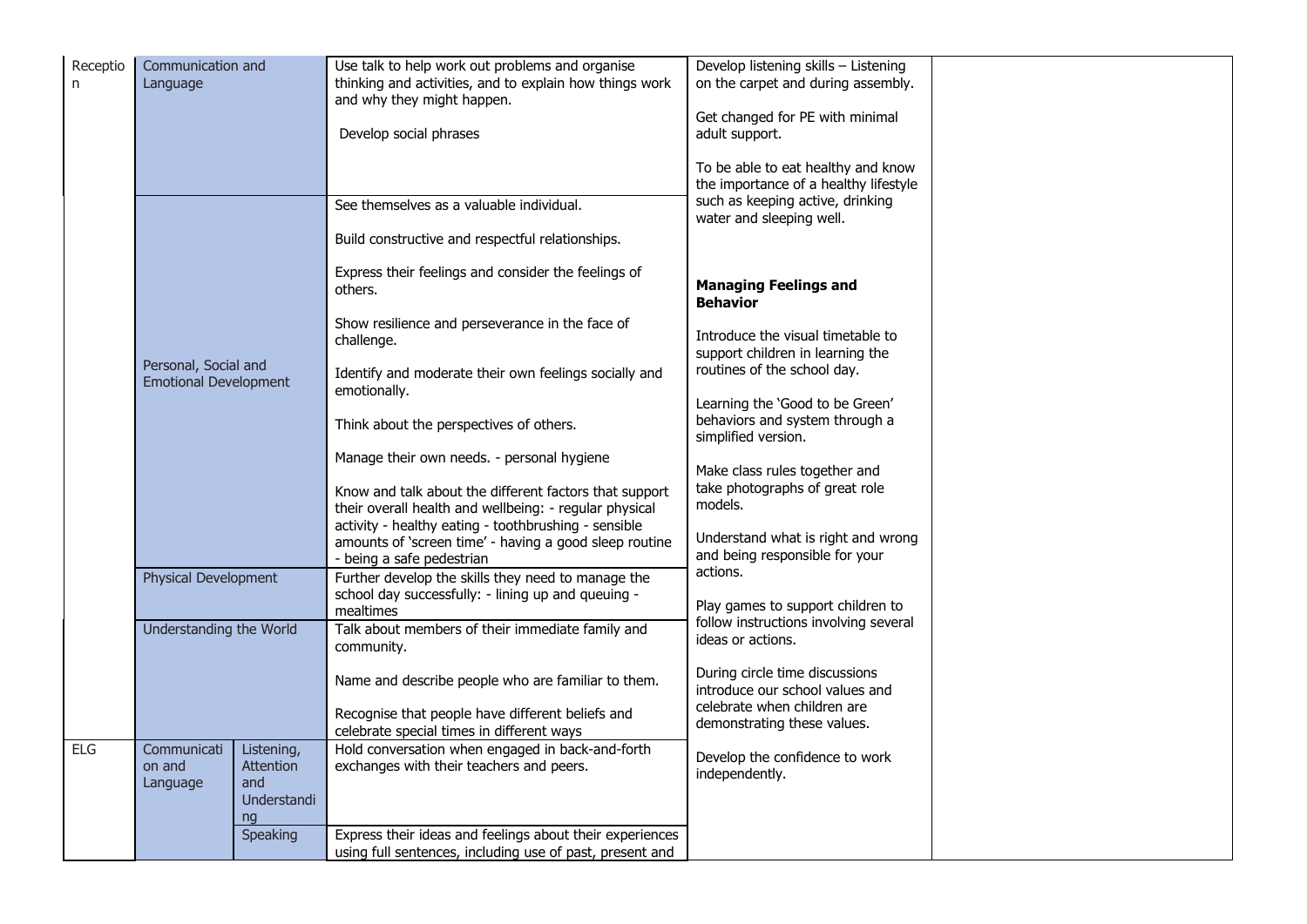|                                   |                                                 | future tenses and making use of conjunctions, with<br>modelling and support from their teacher.                                                                                                  |  |
|-----------------------------------|-------------------------------------------------|--------------------------------------------------------------------------------------------------------------------------------------------------------------------------------------------------|--|
| <b>PSED</b>                       | Self-<br>Regulation                             | Show an understanding of their own feelings and those<br>of others, and begin to regulate their behaviour<br>accordingly.                                                                        |  |
|                                   |                                                 | Set and work towards simple goals, being able to wait<br>for what they want and control their immediate<br>impulses when appropriate.                                                            |  |
|                                   |                                                 | Give focused attention to what the teacher says,<br>responding appropriately even when engaged in<br>activity, and show an ability to follow instructions<br>involving several ideas or actions. |  |
|                                   | Managing<br><b>Self</b>                         | Be confident to try new activities and show<br>independence, resilience and perseverance in the face<br>of challenge.                                                                            |  |
|                                   |                                                 | Explain the reasons for rules, know right from wrong<br>and try to behave accordingly.                                                                                                           |  |
|                                   |                                                 | Manage their own basic hygiene and personal needs,<br>including dressing, going to the toilet and<br>understanding the importance of healthy food choices.                                       |  |
|                                   | <b>Building</b><br>Relationship<br>$\mathbf{s}$ | Work and play cooperatively and take turns with<br>others.                                                                                                                                       |  |
|                                   |                                                 | Form positive attachments to adults and friendships<br>with peers.                                                                                                                               |  |
|                                   |                                                 | Show sensitivity to their own and others' needs.                                                                                                                                                 |  |
| Physical<br>Development           | <b>Gross Motor</b><br><b>Skills</b>             | Negotiate space and obstacles safely, with consideration for<br>themselves and others.                                                                                                           |  |
| Understandin<br>g of the<br>World | Past and<br><b>Present</b>                      | Talk about the lives of people around them and their roles<br>in society.                                                                                                                        |  |

| Year 1   | <b>Substantive Knowledge Content</b>                                                            | Recurring themes, ideas and language                                                                                                                                                                                                                                                                                                                                                                        | Contribution on wider PSHE knowledge and what                                                                                                                                                                                                                                                            |
|----------|-------------------------------------------------------------------------------------------------|-------------------------------------------------------------------------------------------------------------------------------------------------------------------------------------------------------------------------------------------------------------------------------------------------------------------------------------------------------------------------------------------------------------|----------------------------------------------------------------------------------------------------------------------------------------------------------------------------------------------------------------------------------------------------------------------------------------------------------|
|          | based around a Big Question                                                                     |                                                                                                                                                                                                                                                                                                                                                                                                             | later content this prepares for                                                                                                                                                                                                                                                                          |
| Autumn 1 | <b>Physical health and</b><br><b>wellbeing:</b> Fun times<br>Food associated with special times | Pupils learn about food that is associated with special times, in<br>different cultures. They learn about some of the food and drinks<br>associated with different celebrations and customs. Pupils<br>learn about active <b>playground games</b> from around the world<br>and describe how to play different active playground games. They<br>can recognise how active playground games make them feel and | The learning in this unit prepares pupils to consider physical<br>health and well-being throughout the PE and Science<br>curriculum, ensuring that children make healthy and safe<br>choices. Pupils learning about physical health prepares pupils<br>to consider the importance of a balanced diet and |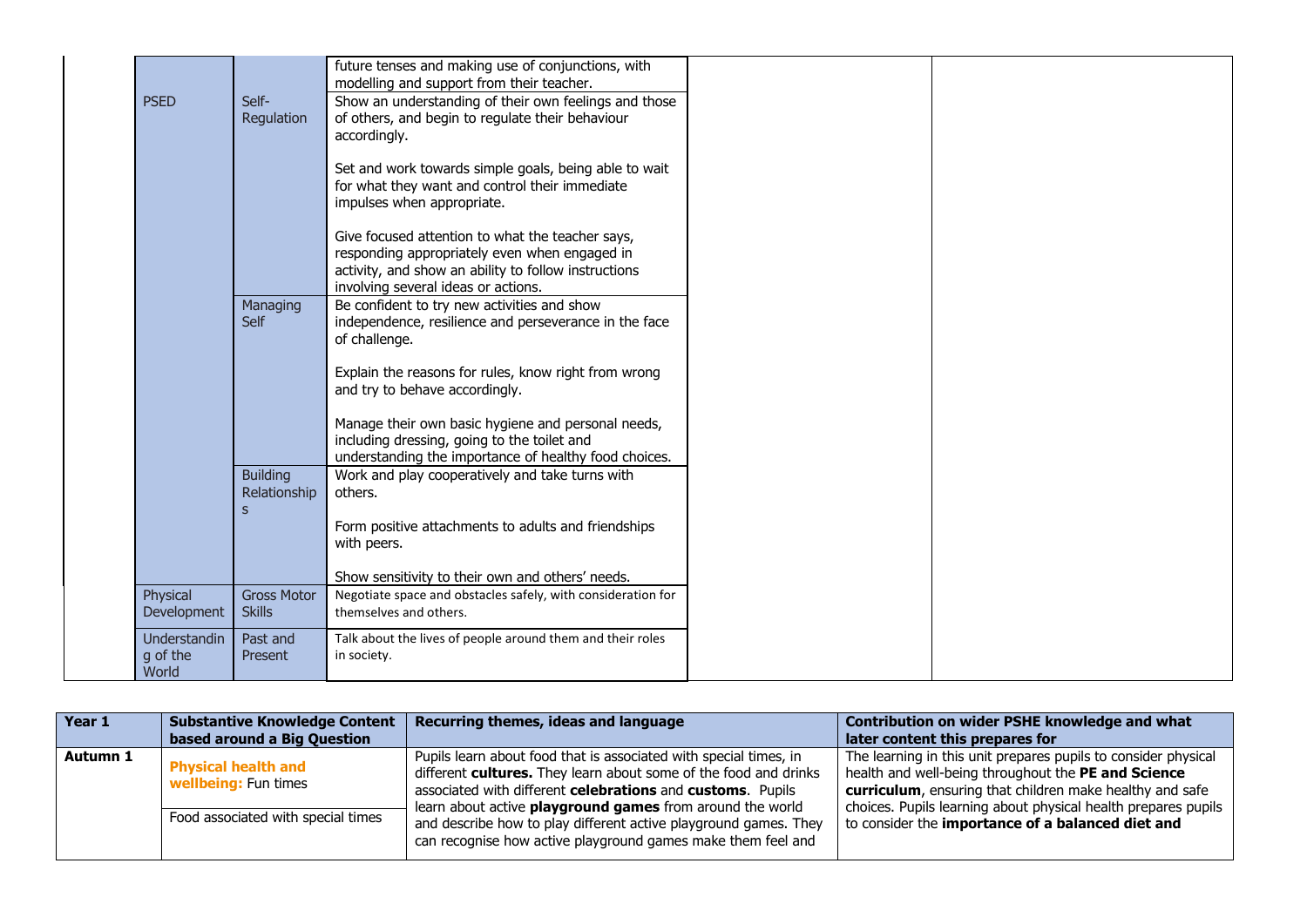|                 | Global playground games<br>Sun safety                                                                   | make choices about which game to play, based on their feelings,<br>likes and dislikes and what they are good at. Pupils learn about<br>sun-safety and know about some of the effects of too much sun<br>on the body. They can describe what people can do to protect<br>their bodies from being damaged by the sun and know what they<br>will need and who to ask for help if they going out in strong sun.                                   | hygiene in Year 2 and Year 3 and the impact that the<br>media has on food messages in Year 5.                                                                                                                                                                                                                                                             |
|-----------------|---------------------------------------------------------------------------------------------------------|-----------------------------------------------------------------------------------------------------------------------------------------------------------------------------------------------------------------------------------------------------------------------------------------------------------------------------------------------------------------------------------------------------------------------------------------------|-----------------------------------------------------------------------------------------------------------------------------------------------------------------------------------------------------------------------------------------------------------------------------------------------------------------------------------------------------------|
| <b>Autumn 2</b> | <b>Keeping safe and</b><br>managing risk: Feeling<br>safe<br>Staying safe in familiar situations        | Pupils learn about safety in familiar situations and recognise the<br>difference between 'real' and 'imaginary' dangers. They<br>understand that there are situations when secrets should not be<br>kept and know to tell a trusted adult if they feel unsafe. Pupils<br>learn about personal safety. They are taught to recognise the<br>difference between good and bad touches and understand                                              | This unit forms the foundations for pupils to consider risk<br>and their personal safety throughout the PHSE curriculum.<br>In Year 2 pupils consider safety at home, in fires<br>outside and on the road as well as keeping safe<br>online (further developed in Year 4). Personal safety is<br>echoed throughout the curriculum where children consider |
|                 | Personal safety<br>People who help us                                                                   | there are parts of the body which are private. They know who<br>they can go to, what to say or do if they feel unsafe or worried.<br>Pupils learn about people who help keep them safe outside the<br>home and identify situations where they might need help. Pupils<br>learn to identify people in the community who can help to keep<br>them safe and know how to ask for help if they need it.                                            | the topic of bullying in Year 3. Online safety is<br>revisited in Year 4,5 and 6, as well as staying safe in<br>relationships and relationships with others e.g. anti social<br>behaviour.                                                                                                                                                                |
| <b>Spring 1</b> | <b>Identity, society and</b><br>equality: Me and others<br>Identify people who can help keep<br>us safe | Pupils learn about people who help keep them safe outside the<br>home and identify situations where they might need help.<br>They are taught to identify people in the community who can<br>help to keep them safe and know how to ask for help if they need<br>it. Pupils learn about roles and responsibilities at home and                                                                                                                 | The themes from this topic are further developed in Year 3<br>where pupils celebrate difference and the community.<br>In Year 4 pupils study democracy and law making<br>and in Year 5 this is further developed through the<br>consideration of stereotyping and gender equality. In                                                                     |
|                 | Roles and responsibility at home and<br>school                                                          | school. They can explain why it is important to take responsibility<br>at school and at home (including looking after the local<br>environment). Pupils learn about being co-operative with others<br>and recognise different types of helpful and unhelpful<br>behaviour in the playground and in the classroom. Pupils learn to<br>challenge unhelpful behaviour in a positive way and understand<br>how their behaviour can affect others. | Year 6 roles and responsibility is studied through<br>human rights and the UN convention on the Rights of<br>the Child.                                                                                                                                                                                                                                   |
|                 | Behaviour and how to affect change<br>in a positive way                                                 |                                                                                                                                                                                                                                                                                                                                                                                                                                               |                                                                                                                                                                                                                                                                                                                                                           |
| <b>Spring 2</b> | Drug, alcohol and tobacco<br>education: What do we<br>put into and on to bodies?                        | Pupils learn about what can go into bodies and how it can make<br>people feel. They are able recognise that different things that go<br>into bodies can make people feel good or not so good. Pupils can<br>identify whether a substance might be harmful to take in and<br>know how to ask for help if they are unsure whether something                                                                                                     | This unit forms the foundations for the pupils to study the<br>importance of medicines and their safety in Year 2,<br>Tabacco as a drug in Year 3, the risks of alcohol in<br>Year 4 and strategies for resisting peer pressure in<br>Year 5 and 6.                                                                                                       |
|                 | What we put into our bodies and<br>how it makes people feel                                             | should go into the body. Pupils learn about what can go on to<br>bodies and how it can make people feel. They learn that<br>substances can be absorbed through the skin and are able to<br>recognise that different things that people put on to bodies can                                                                                                                                                                                   |                                                                                                                                                                                                                                                                                                                                                           |
|                 | What goes onto our bodies and how<br>it makes people feel                                               | make them feel good or not so good. Pupils can state some<br>basic safety rules for things that go on to the body.                                                                                                                                                                                                                                                                                                                            |                                                                                                                                                                                                                                                                                                                                                           |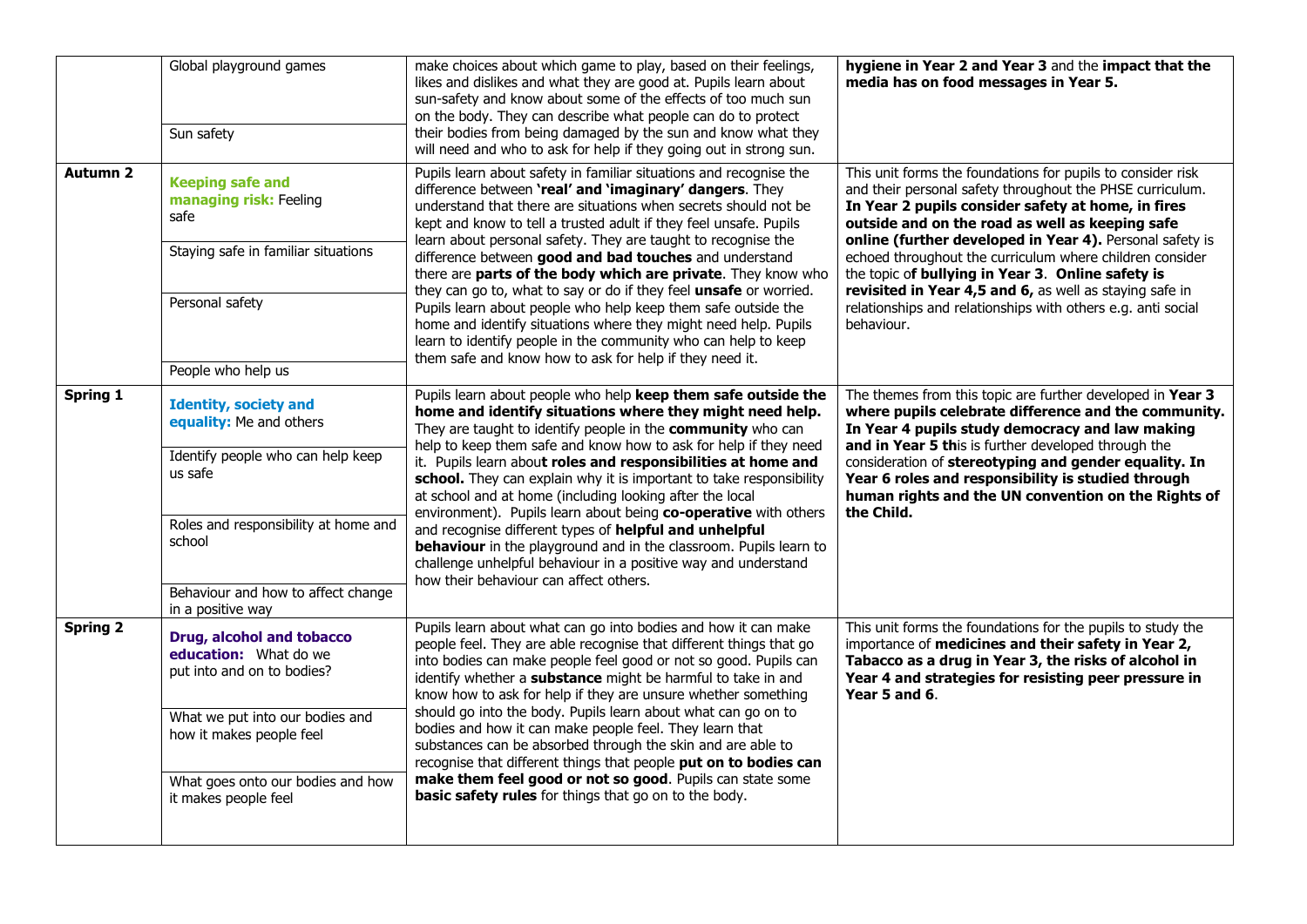|                   | Safety rules                                                                                                                                                         |                                                                                                                                                                                                                                                                                                                                                                                                                                                                                                                                                                                                                                                                                                                                                                                                                                                                                                                            |                                                                                                                                                                                                                                                                                                                                                                                                                                                 |
|-------------------|----------------------------------------------------------------------------------------------------------------------------------------------------------------------|----------------------------------------------------------------------------------------------------------------------------------------------------------------------------------------------------------------------------------------------------------------------------------------------------------------------------------------------------------------------------------------------------------------------------------------------------------------------------------------------------------------------------------------------------------------------------------------------------------------------------------------------------------------------------------------------------------------------------------------------------------------------------------------------------------------------------------------------------------------------------------------------------------------------------|-------------------------------------------------------------------------------------------------------------------------------------------------------------------------------------------------------------------------------------------------------------------------------------------------------------------------------------------------------------------------------------------------------------------------------------------------|
| Summer 1          | <b>Mental health and</b><br>emotional wellbeing:<br>Feelings<br><b>Emotions</b><br>Know when to ask for help<br>Change and loss<br>How to help themselves and others | Pupils learn about different types of feelings and can name<br>different feelings (including emotions that make us feel good and<br>not-so-good). They recognise that people may feel differently<br>about the same situation and can identify how different emotions<br>look and feel in the body. Pupils learn about managing different<br>feelings and recognise that some feelings can be stronger than<br>others. They can describe some ways of managing different<br>feelings and know when to ask for help. Pupils learn about<br>change or loss and how this can feel and describe how people<br>might feel when there is a change or loss. They recognise what<br>they can do to help themselves or someone else who may be<br>feeling unhappy                                                                                                                                                                   | The Hadley Wood curriculum prioritises mental health and<br>emotional wellbeing throughout pupils understanding of<br>emotions and strategies for dealing with them. In Year 2<br>pupils study friendship, in Year 3 personal<br>achievements and dealing with setbacks. Each year the<br>building blocks are paved for pupils to develop confidence<br>and self awareness of their personal mental health and<br>supporting those around them. |
| <b>Summer 2</b>   | <b>Careers, financial capability</b><br>and economic wellbeing: My<br>money<br>Where money comes from<br>Make financial choices<br>Saving money<br>Jobs              | Pupils learn about where money comes from and making choices<br>when spending money. They understand that people get money<br>in different ways (earn, win, find, presents, pocket money,<br>borrow, benefits). Pupils recognise that people make choices<br>about what to buy and understand that they may not always be<br>able to have all the things they want. Pupils learn about saving<br>money and how to keep it safe. They understand why people<br>might want to save their money and can say how it feels to save<br>for something you really want. They recognise where money is<br>stored to keep it safe and some places are safer than others.<br>Pupils learn about the different jobs people do and know that<br>there are a range of jobs that people can do. They recognise that<br>both men and women are able to do a range of jobs and<br>understand that having a job means people can earn money. | The learning in this unit supports pupils to understand the<br>value of money and making financial choices which forms the<br>basis for understanding the risks associated with<br>borrowing and earning money in Year 2, saving,<br>spending and budgeting in Year 3 and in Year 5<br>where pupils learn about enterprise and what<br>influences people's career decisions.                                                                    |
| Year <sub>2</sub> | <b>Substantive Knowledge Content</b><br>based around a Big Question                                                                                                  | Recurring themes, ideas and language                                                                                                                                                                                                                                                                                                                                                                                                                                                                                                                                                                                                                                                                                                                                                                                                                                                                                       | Contribution on wider PSHE knowledge and what<br>later content this prepares for                                                                                                                                                                                                                                                                                                                                                                |
| Autumn 1          | <b>Physical health and</b><br>wellbeing: What<br>keeps me healthy?<br>Healthy diets<br>Exercise<br>Physical and mental well being                                    | Pupils learn about eating well and know what a healthy diet<br>looks like. They can identify who helps them make choices about<br>the food they eat and know the benefits of a healthy diet<br>(including oral health). Pupils learn about the importance of<br>physical activity, sleep and rest and explain why it is<br>important to rest and get enough sleep, as well as be active. They                                                                                                                                                                                                                                                                                                                                                                                                                                                                                                                              | Our whole school focus on physical health and wellbeing is<br>echoed throughout Science, PE and Forest School and<br>Assemblies as part of our commitment to ensure that ever<br>pupil leaves the school being "confident, capable and<br>caring". This learning lays the foundations for further<br>focus on making health choices about food and the                                                                                          |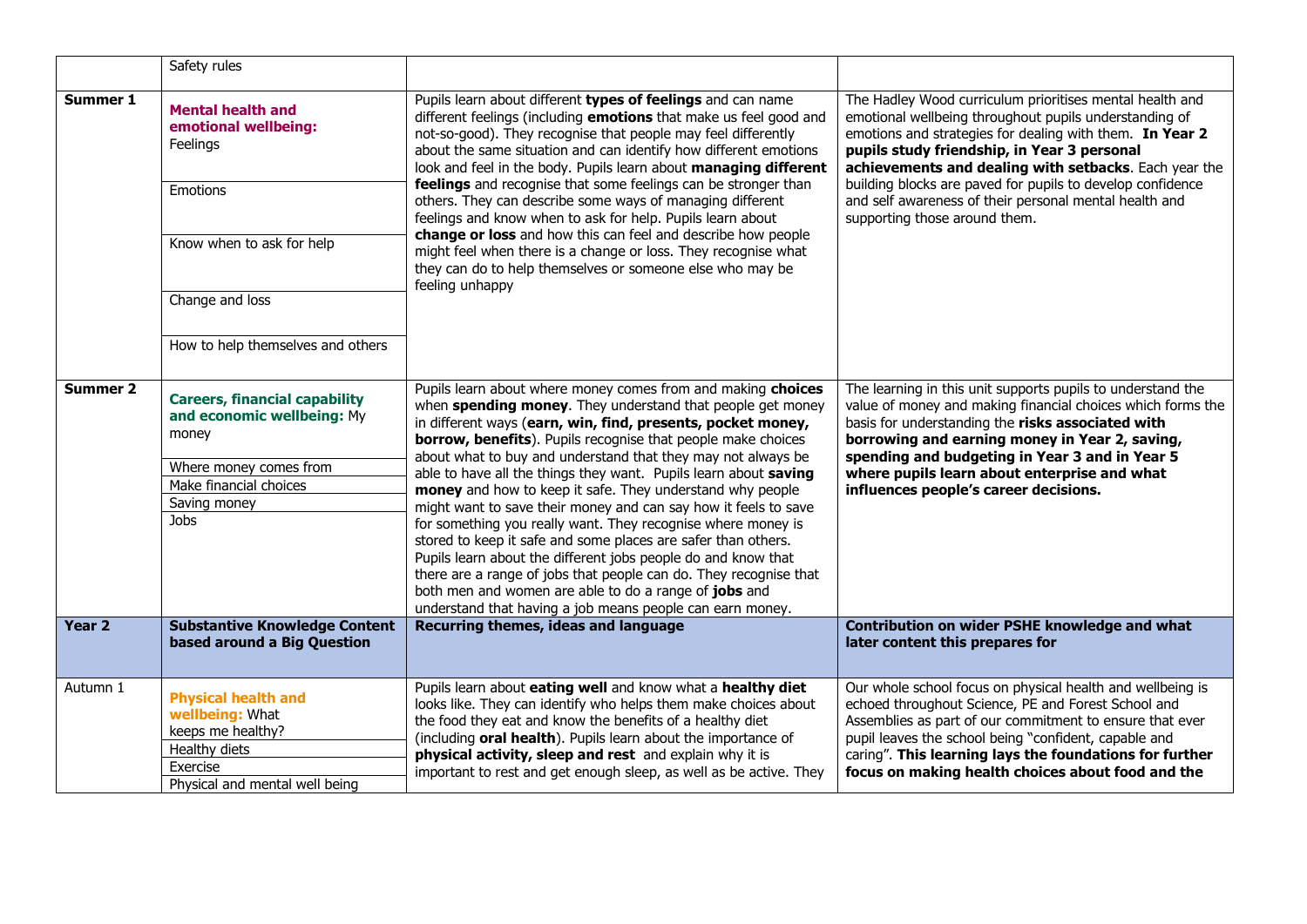|                                          | Hygiene                                                                                                                                                       | understand that an hour a day of physical activity is important for<br>good mental and physical health. Pupils learn about how<br>germs are spread, how we can prevent them spreading and<br>people who help us to stay healthy and well. They can describe<br>everyday routines to help take care of their bodies, including oral<br>health. Pupils understand how basic hygiene routines can stop<br>the spread of disease.                                                                                                                                                                                                                                                                                                                                                                                                                                                                | impact of advertising in Year 3, religious, moral,<br>cultural and health reasons for food choices in Year 4<br>and the impact of advertising and the media in Year<br>5.                                                                                                                                                                                                                                                                                                                                               |
|------------------------------------------|---------------------------------------------------------------------------------------------------------------------------------------------------------------|----------------------------------------------------------------------------------------------------------------------------------------------------------------------------------------------------------------------------------------------------------------------------------------------------------------------------------------------------------------------------------------------------------------------------------------------------------------------------------------------------------------------------------------------------------------------------------------------------------------------------------------------------------------------------------------------------------------------------------------------------------------------------------------------------------------------------------------------------------------------------------------------|-------------------------------------------------------------------------------------------------------------------------------------------------------------------------------------------------------------------------------------------------------------------------------------------------------------------------------------------------------------------------------------------------------------------------------------------------------------------------------------------------------------------------|
| Autumn 2                                 | <b>Mental health and</b><br>emotional wellbeing:<br>Friendship<br>Special people<br>Making friends<br>Resolving conflicts within friendships<br>Online safety | Pupils learn about the importance of special people in their lives<br>and identify people who are special to them. They understand<br>what makes a good friend and can demonstrate how they show<br>someone they care. Pupils learn about making friends and who<br>can help with friendships (on and offline) and understand how<br>people might feel if they are left out or excluded from<br>friendships. They recognise when someone needs a friend and<br>know some ways to approach making friends and know who they<br>can talk to if they are worried about friendships. Pupils consider<br>strategies for solving problems that might arise with friendships<br>(on and offline) and identify some ways that friendships can go<br>wrong. They describe some ways to sort out friendship<br>problems and recognise that difficulties within friendships can<br>usually be resolved. | This unit continues to support the development of pupils<br>understanding of mental health and well being. In Year 3<br>pupils consider setting personal goals and dealing<br>with set backs in positive ways. Online safety is<br>focused on during our computing curriculum and also<br>in Year 5 and 6 when considering the importance of<br>keeping safe online. Being a good friend is also weaved<br>into our school values through the topics of community,<br>kindness, respect and tolerance (values 2021-22). |
| Spring 1 and<br>$\overline{\phantom{a}}$ | <b>Relationships and health</b><br>education: Boys and girls,<br>families<br>Human life cycle<br>Biological differences between male<br>and female            | Pupils understand and respect the differences and similarities<br>between people. They are able to define difference and<br>similarity and understand that boys and girls can do the same<br>tasks and enjoy the same things. Pupils learn about the biological<br>differences between male and female animals and their role in<br>the life cycle and know that female mammals give birth and<br>nurse their young. They learn the biological differences                                                                                                                                                                                                                                                                                                                                                                                                                                   | Pupils continue to learn about the human lifecycle in<br>Year 4 including the physical changes associated with<br>puberty and hygiene. This is further studied in Year 6,<br>where the foundations from Year 2 support pupils to<br>study the physical process of human reproduction,<br>the roles and responsibilities of parents and carers<br>and gender stereotyping and sexuality.                                                                                                                                 |
|                                          | Reproduction                                                                                                                                                  | between male and female children and identify and name<br>biological terms for male and female sex parts. They understand<br>that the male and female sex parts are related to<br>reproduction. Pupils learn about growing from young to old and<br>that they are growing and changing and can identify key stages                                                                                                                                                                                                                                                                                                                                                                                                                                                                                                                                                                           |                                                                                                                                                                                                                                                                                                                                                                                                                                                                                                                         |
|                                          | Caring for others                                                                                                                                             | in the <b>human life cycle.</b> They understand some ways they have<br>changed since they were babies and know that all living things<br>including humans start life as <b>babies</b> . Pupils learn that everybody<br>needs to be cared for and ways in which they care for others<br>understand that we all have different needs and require different                                                                                                                                                                                                                                                                                                                                                                                                                                                                                                                                     |                                                                                                                                                                                                                                                                                                                                                                                                                                                                                                                         |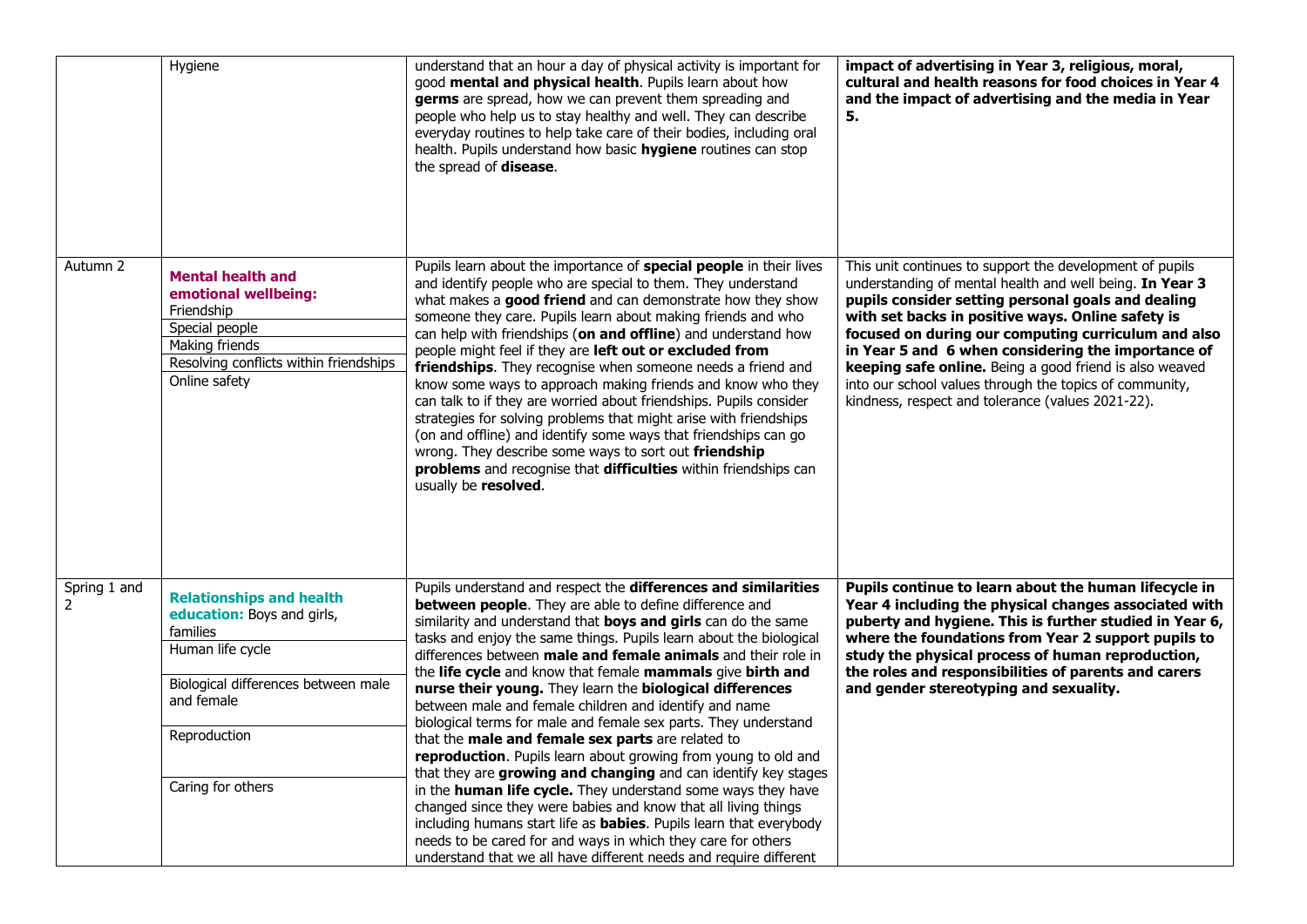|                   |                                                                     | types of care. Pupils learn about different types of family and how<br>their home-life is special and understand families care for each<br>other in a variety of ways.                                                                                                   |                                                                                                                                                                                                                                                                                                  |
|-------------------|---------------------------------------------------------------------|--------------------------------------------------------------------------------------------------------------------------------------------------------------------------------------------------------------------------------------------------------------------------|--------------------------------------------------------------------------------------------------------------------------------------------------------------------------------------------------------------------------------------------------------------------------------------------------|
| Summer 1          | <b>Keeping safe and</b><br>managing risk: Indoors<br>and outdoors   | Pupils look at different safety risks within the home and how to<br>manage these risks safely. They consider the steps they need<br>to take should there be an emergency and understand that they<br>can begin to take responsibility for their own safety. Pupils       | Pupils learn about keeping safe in a variety of situations in<br>Year 2, this knowledge of how to keep themselves safe<br>supports their understanding of how to recognise different<br>types of bullying and how to respond to incidents,<br>including as a witness in Year 3. Pupils in year 4 |
|                   | Keeping safe at home                                                | explore them importance of fire safety and the measures<br>around the home that can keep them safe e.g. a fire alarm and<br>to ring 999 in an emergency. They look at what to do in a fire and                                                                           | continue to learn about staying safe online with a<br>focus on computer gaming habits, they also revisit<br>staying safe outside including near roads, rail, water                                                                                                                               |
|                   | Fire safety                                                         | the safest course of action. Pupils consider the importance of<br>online safety and the rules they need to follow for being safe<br>online. Pupils consider the benefits and risks of going online and<br>how they are responsible for their own online safety. They     | building sites and around fireworks. Pupils learn what<br>to do in an emergency and basic first aid. Online<br>safety is further explored in year 5 and 6 where pupils                                                                                                                           |
|                   | Staying safe online                                                 | consider rules for keeping safe outside near water and how to<br>assess whether a situation is safe or unsafe. Understand the<br>importance of always telling someone where they are going or                                                                            | consider how to stay safe out and about in the local area in<br>preparation for secondary school.                                                                                                                                                                                                |
|                   | Staying safe outside                                                | playing.                                                                                                                                                                                                                                                                 |                                                                                                                                                                                                                                                                                                  |
| Summer 2          | Drug, alcohol and tobacco<br>education: Medicines and<br>me         | Pupils explore the different reasons for using medicines and how<br>they help us. They consider whether medicine is always needed<br>when someone feels ill or whether resting, a hot drink or other<br>alternatives could also be beneficial. Pupils consider how to be | Having learnt about staying safe with medicines in Year 2,<br>pupils in Year 3 look at the definition of a drug and<br>learn that drugs (including medicine) can be harmful<br>to people. They develop their understanding of                                                                    |
|                   | Reasons for using medicines                                         | safe around medicines and why they must only take a medicine<br>given to them by a trusted adult. They consider different                                                                                                                                                | different types of medicines, when learning about<br>Asthma and treatments for it. In Year 4 pupils learn                                                                                                                                                                                        |
|                   | Different types of medicines                                        | scenarios about being safe around medicines and discuss their<br>own personal safety tips.                                                                                                                                                                               | that there are drugs (other than medicines) which are<br>common in daily life and why people might choose to                                                                                                                                                                                     |
|                   | Safety around medicines                                             |                                                                                                                                                                                                                                                                          | use them. This paves the way for learning about risks<br>and managing situations in Year 5 and 6.                                                                                                                                                                                                |
| Year <sub>3</sub> | <b>Substantive Knowledge Content</b><br>based around a Big Question | Recurring themes, ideas and language                                                                                                                                                                                                                                     | <b>Contribution on wider PSHE knowledge and what</b><br>later content this prepares for                                                                                                                                                                                                          |
| Autumn 1          | Drug, alcohol and tobacco<br>education: Tobacco is a drug           | Pupils learn the definition of a drug and that drugs (including<br>medicines) can be harmful to people and recognise that tobacco<br>is a drug. Pupils learn about the effect and risks of smoking<br>tobacco and second-hand smoke on the body and can express          | In Year 4 pupils use their knowledge from this unit to<br>look at the laws and risks associated with alcohol, in<br>Year 5 pupils look at a range of smoking drugs<br>including e cigarettes, cigarettes, shisha and                                                                             |
|                   | Drugs including medicines                                           | what they think are the most important benefits of remaining                                                                                                                                                                                                             | cannabis and strategies to resist pressure from other                                                                                                                                                                                                                                            |
|                   | Laws surrounding tobacco<br>Effects on the body                     | smoke free. Pupils recognise that laws relating to smoking aim to                                                                                                                                                                                                        | in relation to drugs and alcohol. This is further                                                                                                                                                                                                                                                |
|                   | Benefits of stopping smoking and                                    | help people to stay healthy, with a particular concern about young                                                                                                                                                                                                       | explored in year 6 when looking at a range of drugs<br>both legal and illegal and how to manage risk in                                                                                                                                                                                          |
|                   | the help available                                                  | people and second-hand smoke. Pupils learn about the help<br>available for people to remain smoke free or stop smoking. Pupils                                                                                                                                           | situations involving drug use.                                                                                                                                                                                                                                                                   |
|                   | Asthma- symptoms of an asthma                                       | know what asthma is and how it can affect people and recognise                                                                                                                                                                                                           |                                                                                                                                                                                                                                                                                                  |
|                   | attack<br>Treatment for an asthma attack                            | the symptoms of an asthma attack. They understand how people                                                                                                                                                                                                             |                                                                                                                                                                                                                                                                                                  |
|                   |                                                                     | with asthma can look after themselves - treating asthma as a<br>condition and treating an <b>asthma attack.</b>                                                                                                                                                          |                                                                                                                                                                                                                                                                                                  |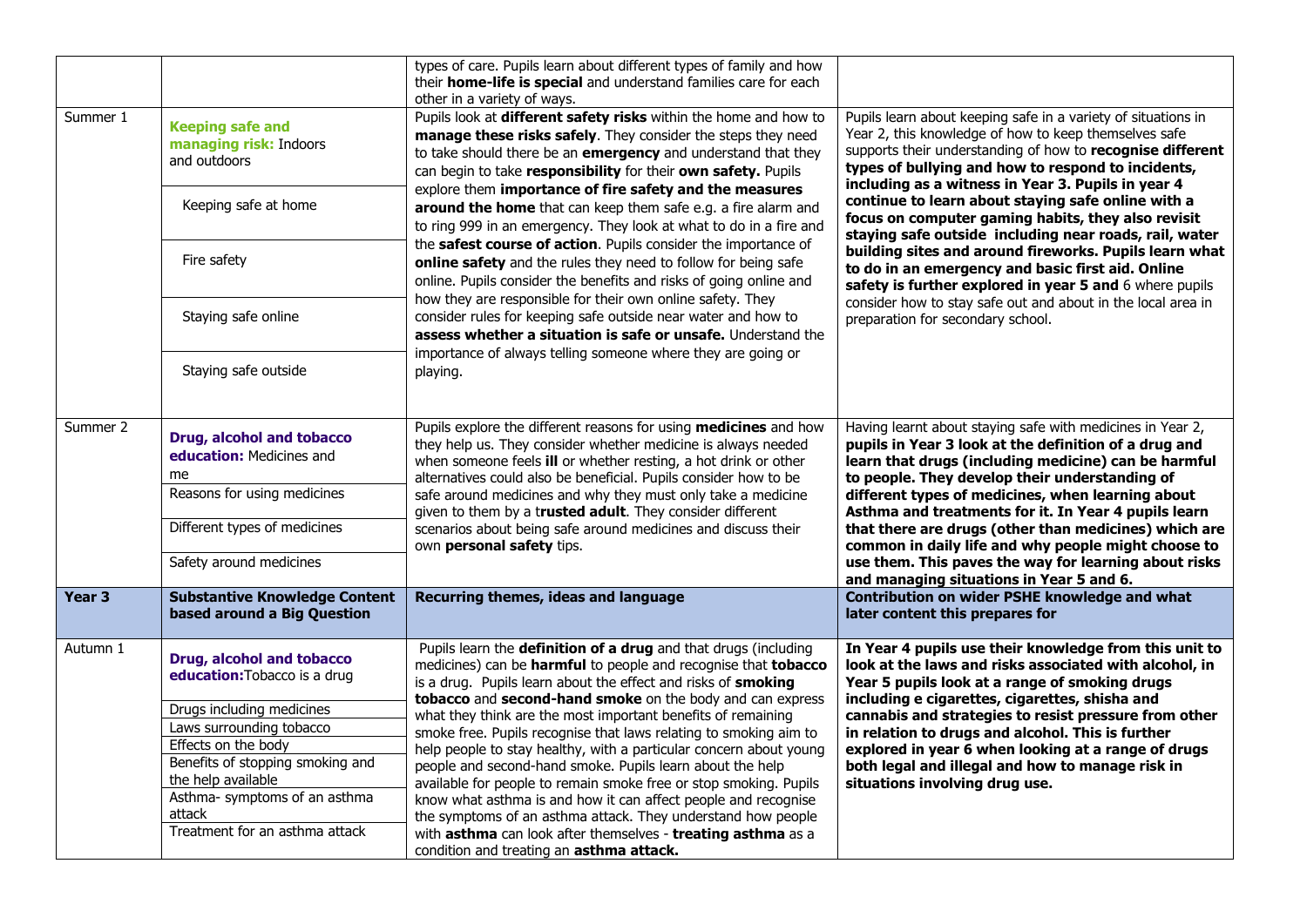| Autumn 2 | <b>Keeping safe and</b><br>managing risk: Bullying -<br>see it, say it, stop it<br>Types of bullying, including cyber<br>bullying and racism<br><b>Bystander behaviour</b><br>How to get help              | Pupils learn to recognise bullying (including online) and how it<br>can make people feel and can identify the difference between<br>falling out with someone and bullying. They understand how<br>bullying can make people feel and why this is unacceptable.<br>Pupils learn about different types of bullying and how to respond<br>to incidents of bullying and can name different types of bullying<br>(including cyberbullying, racism). They are taught to identify<br>the different ways bullying can happen (including online) and can<br>describe how they would respond in a range of situations relating<br>to falling out and bullying, including how to get help. Pupils learn<br>about what to do if they witness bullying and understand the role<br>of bystanders and the important part they play in reducing<br>bullying. They know how and to whom to report incidents of<br><b>bullying</b> , where to get help and support. | Bullying is a topic continually visited in our school assemblies<br>when considering how to be kind and respectful to others.<br>In Year 5 pupils explore the concept of bullying<br>through learning about violence within relationships<br>being unacceptable. In Year 6 this is further looked at<br>when looking at anti- social behavior including gangs<br>and game related behaviour.                                              |
|----------|------------------------------------------------------------------------------------------------------------------------------------------------------------------------------------------------------------|--------------------------------------------------------------------------------------------------------------------------------------------------------------------------------------------------------------------------------------------------------------------------------------------------------------------------------------------------------------------------------------------------------------------------------------------------------------------------------------------------------------------------------------------------------------------------------------------------------------------------------------------------------------------------------------------------------------------------------------------------------------------------------------------------------------------------------------------------------------------------------------------------------------------------------------------------|-------------------------------------------------------------------------------------------------------------------------------------------------------------------------------------------------------------------------------------------------------------------------------------------------------------------------------------------------------------------------------------------------------------------------------------------|
| Spring 1 | <b>Mental health and</b><br>emotional wellbeing:<br>Strengths and challenges<br>Growth Mindset<br>Goals and challenges<br>Strategies for dealing with put<br>downs<br>Positive ways to deal with set backs | Pupils learn about celebrating achievements and setting<br>personal goals and explain how it feels to be challenged, try<br>something new or difficult, including a focus on growth mindset.<br>They can plan the steps required to help achieve a goal or<br>challenge and are able to celebrate their own and others' skills,<br>strengths and attributes. Pupils learn about dealing with putdowns<br>and can demonstrate a range of strategies for dealing with<br>put-downs and recognise what is special about themselves.<br>Pupils learn about positive ways to deal with set-backs They can<br>describe how it feels when there are set-backs and know some<br>positive ways to manage set-backs. They know how to ask for<br>help or support and recognise that everyone has set-backs at<br>times, and that these cannot always be controlled.                                                                                        | Growth Mindset is focused on throughout the school and is<br>woven into our teaching and phrasing to pupils. In Year 5<br>pupils consider how they deal with feelings including<br>the physical impact of this on the body and how to<br>deal with grief and bereavement and in Year 6 [pupils<br>consider what is mental health and how this is<br>affected as well as the stigma and discrimination that<br>can surround mental health. |
| Spring 2 | <b>Identity, society and</b><br>equality: Celebrating<br>difference<br>Similarities and differences between<br>people<br>Community<br>Being part of a group<br>Standing up for themselves                  | Pupils learn about valuing the similarities and differences between<br>themselves and others Pupils know that differences and similarities<br>between people arise from a number of factors including family,<br>culture, age, gender, personal interests, belief. They<br>understand that peers might be similar or different to each other<br>but can play or work together. Pupils learn about what is meant by<br>community and can explain what being part of a community<br>means. They recognise some of the different groups or<br>communities they belong to and their role within them. Pupil's<br>value and appreciate the <b>diverse communities</b> that exist and<br>how they connect. Pupils learn about belonging to groups. They<br>can identify positive and negative aspects of being a<br>member of a group and acknowledge that there may be times<br>when they don't agree with others in the group. Pupils understand     | This unit forms the building blocks for pupils to learn<br>about democracy in Year 4, prejudice and<br>discrimination in Year 5 and human rights and<br>refugees in Year 6. While all of these topics are taught as<br>PHSE units, they are also part of our P4C and British Values<br>teaching and part of our curriculum, as they are threaded<br>through a range of subject in school including English and<br>Humanities.             |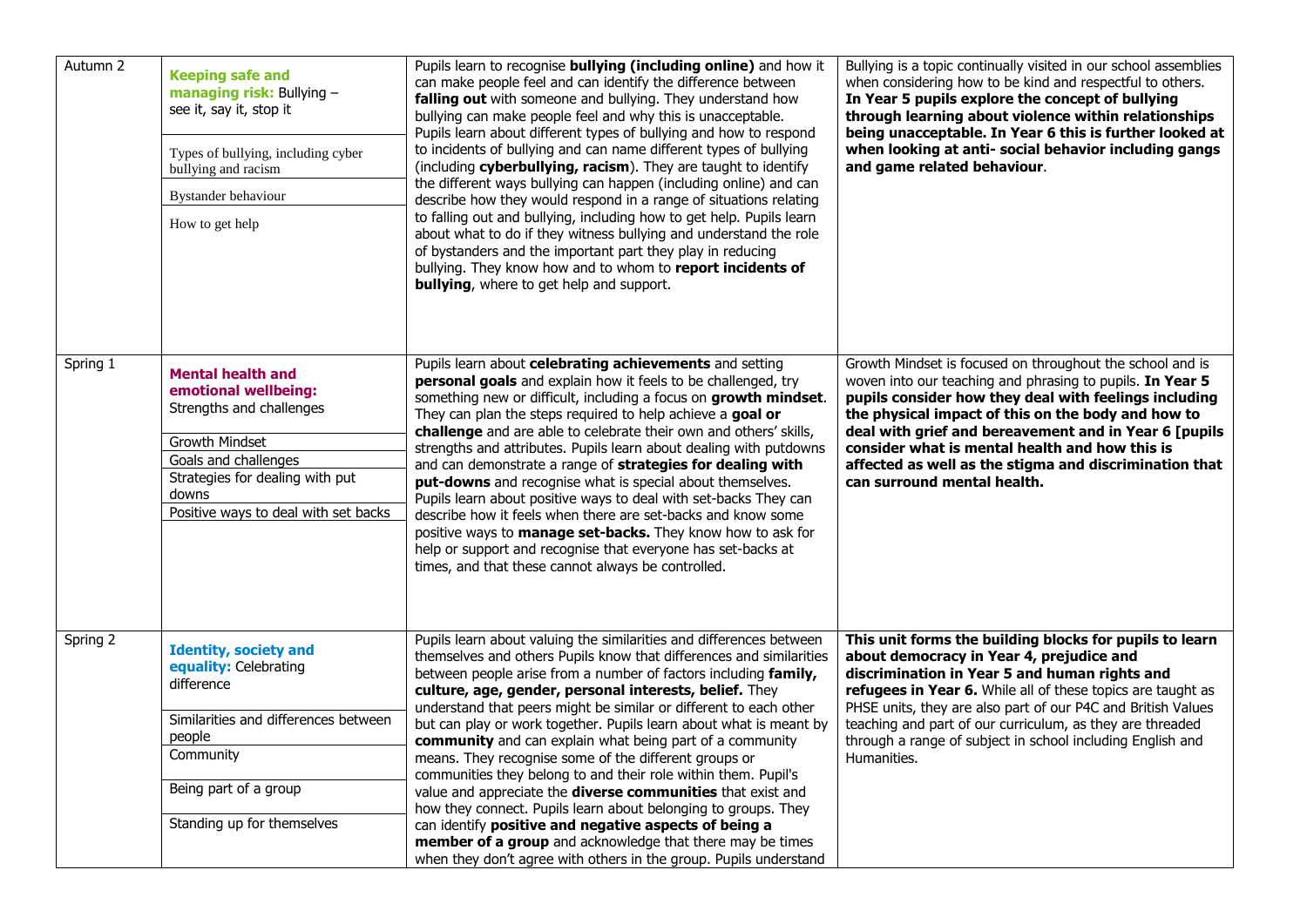|          |                                                                                                                                                                                                            | that they can stand up for their own point of view against<br>opposition.                                                                                                                                                                                                                                                                                                                                                                                                                                                                                                                                                                                                                                                                                                                                                                                                                                                                                                                                                  |                                                                                                                                                                                                                                                                                                                |
|----------|------------------------------------------------------------------------------------------------------------------------------------------------------------------------------------------------------------|----------------------------------------------------------------------------------------------------------------------------------------------------------------------------------------------------------------------------------------------------------------------------------------------------------------------------------------------------------------------------------------------------------------------------------------------------------------------------------------------------------------------------------------------------------------------------------------------------------------------------------------------------------------------------------------------------------------------------------------------------------------------------------------------------------------------------------------------------------------------------------------------------------------------------------------------------------------------------------------------------------------------------|----------------------------------------------------------------------------------------------------------------------------------------------------------------------------------------------------------------------------------------------------------------------------------------------------------------|
| Summer 1 | <b>Careers, financial capability</b><br>and economic wellbeing:<br>Saving, spending and<br>budgeting<br><b>Influences</b><br>Value for money<br>Keeping records of expenditure<br>Saving<br>Career choices | Pupils learn about what influences people's choices about<br>spending and saving money. They are able to recognise when<br>people are trying to pressurise them to spend their money and<br>how this feels and can make decisions about whether something is<br>'value for money'. Pupils learn how people can keep track of<br>their money and keep simple records to keep track of their money.<br>They can ask simple questions about needs and wants and decide<br>how to spend and save their money. They learn about the best<br>places people can go for help about money. Pupils learn about the<br>world of work and know there are a range of jobs, paid and<br>unpaid, including shift work, full-time, part-time work.<br>They know about a number of different jobs people do and<br>identify the skills and attributes needed for different jobs. They                                                                                                                                                       | Pupils used the knowledge acquired to prepare them for<br>learning about enterprise, borrowing money and the<br>risks associated and further explore career choices in<br>Year 5.                                                                                                                              |
| Summer 2 | <b>Physical health and</b><br>wellbeing: What helps<br>me choose?<br>Eatwell plate<br>Balanced diet<br>Physical health<br>Mental health<br>Pastimes                                                        | develop high aspirations about their career choices.<br>Pupils learn about making healthy choices about food and<br>drinks. They use the Eatwell guide to help make informed<br>choices about what they eat and drink. They understand who and<br>what, including the role of the internet, influences their<br>choices about food and drinks. Pupils learn about how<br><b>branding</b> can affect what foods people choose to buy. They are<br>able to compare similar products according to packaging, taste,<br>cost and explain which they think is the best 'value for money'.<br>They explore how this can affect what food people buy. Pupils<br>learn about keeping active and some of the challenges of this.<br>They are able to identify a range of physical activities that help<br>mental and physical health and evaluate the levels of physical<br>activity in different pastimes. They identify some choices they<br>have about how to spend their free time and reflect on how to<br>best use this time. | This unit prepares pupils to further consider the<br>reasons behind food choices in year 4 and the impact<br>of media advertising in Year 5.                                                                                                                                                                   |
| Year 4   | <b>Substantive Knowledge Content</b><br>based around a Big Question                                                                                                                                        | Recurring themes, ideas and language                                                                                                                                                                                                                                                                                                                                                                                                                                                                                                                                                                                                                                                                                                                                                                                                                                                                                                                                                                                       | Contribution on wider PSHE knowledge and what<br>later content this prepares for                                                                                                                                                                                                                               |
| Autumn 1 | <b>Identity, society and</b><br>equality: Democracy<br>Living in a democratic society<br>Political parties<br>Elections<br>Laws                                                                            | Pupils learn about Britain as a democratic society and what this<br>means. They know that there are different <b>political parties</b> who<br>differ in their views and understand that people have opportunities<br>to influence decisions by voting in elections. Pupils learn about<br>how laws are made and the importance of following them. They<br>understand the contribution and influence that individuals and<br>organisations can have on social and environmental change and<br>recognise that laws help to keep people safe. Pupils learn about<br>the local council and understand that the local council organises<br>services under the guidance of the central government. They<br>recognise there are limited resources for the needs of the<br>community and know that people may have different views<br>about how council money should be spent.                                                                                                                                                     | This unit forms the basis for pupils to have a mature<br>response to considering how to best support others in the<br>local and wider community, in Year 6 pupils use this<br>learning to reflect on how local council can support<br>the communities including refugees and those people<br>who are homeless. |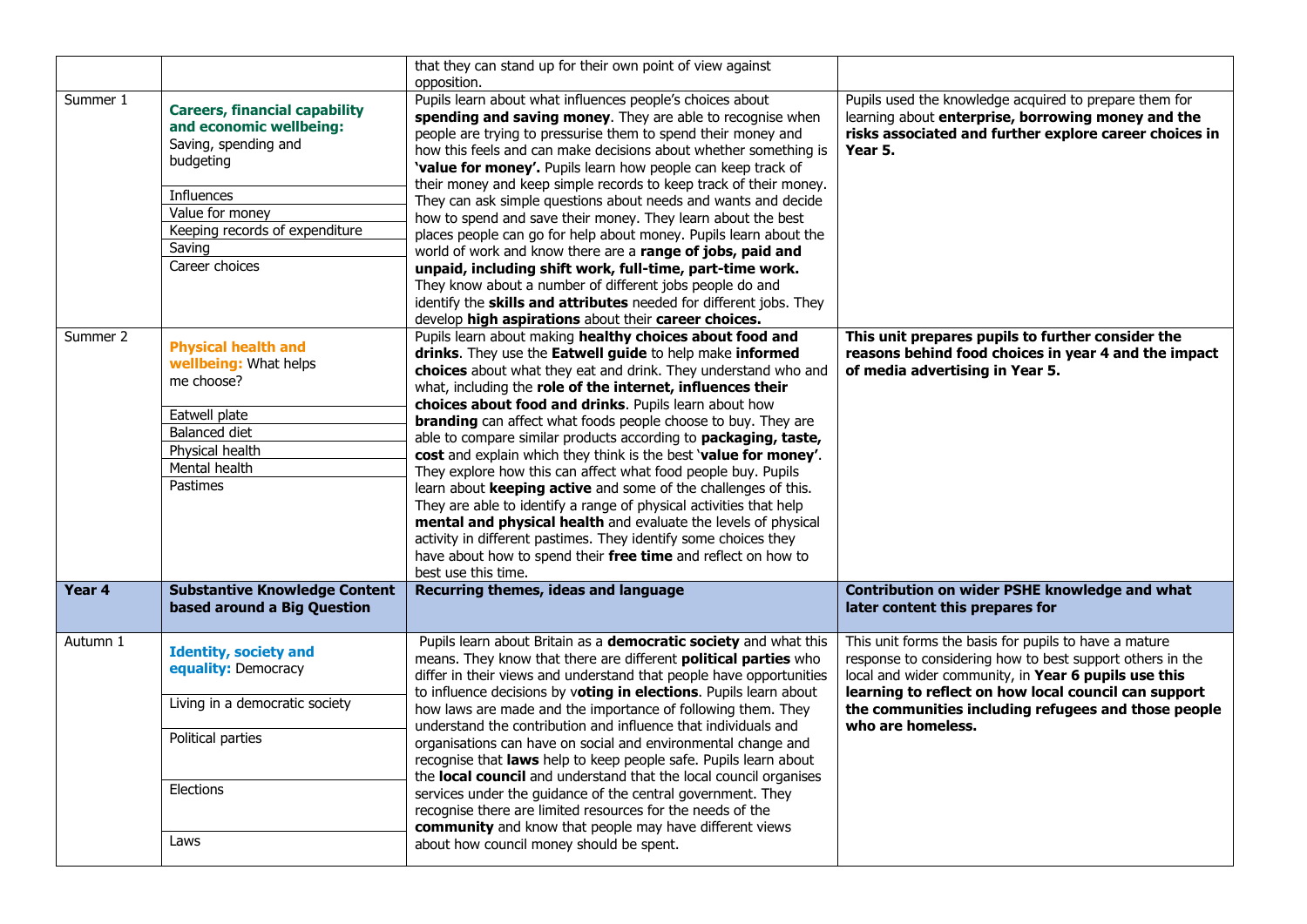|                     | Local council                                                                                                                                                                                                                                                                |                                                                                                                                                                                                                                                                                                                                                                                                                                                                                                                                                                                                                                                                                                                                                                                                |                                                                                                                                                                                                                                                                                                                                                                                                                                                                        |
|---------------------|------------------------------------------------------------------------------------------------------------------------------------------------------------------------------------------------------------------------------------------------------------------------------|------------------------------------------------------------------------------------------------------------------------------------------------------------------------------------------------------------------------------------------------------------------------------------------------------------------------------------------------------------------------------------------------------------------------------------------------------------------------------------------------------------------------------------------------------------------------------------------------------------------------------------------------------------------------------------------------------------------------------------------------------------------------------------------------|------------------------------------------------------------------------------------------------------------------------------------------------------------------------------------------------------------------------------------------------------------------------------------------------------------------------------------------------------------------------------------------------------------------------------------------------------------------------|
| Autumn 2            | Drug, alcohol and tobacco<br>education: Making choices<br>Drugs in everyday life: caffeine,<br>alcohol, tobacco and nicotine<br>products.<br>Effects and risks of drinking alcohol<br>Laws and guidelines                                                                    | Pupils learn that there are drugs (other than medicines) that are<br>common in everyday life such as caffeine, alcohol, tobacco or<br>nicotine products, and when they might be used. They can<br>identify why a person may choose to use or not use a drug and<br>are able to state some alternatives to using drugs. Pupils learn<br>about the <b>effects</b> and risks of drinking alcohol and consider the<br>impact on the body. They explain why drinking alcohol may<br>pose a greater or lesser risk, depending on the individual and the<br>amount of alcohol consumed and know that there are laws and<br>guidelines related to the consumption of alcohol.                                                                                                                          | The learning from this unit prepares pupils in Year 5<br>to learn about a wider range of drugs and the impact<br>and risk associated and in Year 6 how to manage risk<br>in a range of situations.                                                                                                                                                                                                                                                                     |
| Spring 1            | <b>Physical health and</b><br>wellbeing: What is<br>important to me?<br>Food choices linked to religious,<br>moral, cultural or health reasons<br>Ethical farming, fair trade and<br>seasonaility<br>Consumer choice<br>Importance of sleep on physical and<br>mental health | Pupils learn why people may eat or avoid certain foods<br>(religious, moral, cultural or health reasons) and are able to<br>communicate their own personal food needs. Pupils learn<br>about other factors that contribute to people's food choices (such<br>as ethical farming, fair trade and seasonality). They are able<br>to talk about their views and express their opinions on factors that<br>affect food choice and understand that consumers may have<br>different views on the food they eat and how it is produced and<br>farmed. Pupils learn about the importance of getting enough<br>sleep on health and wellbeing. They know what can help people<br>relax and sleep well and recognise the impact that too much<br>screen time can have on a person's health and wellbeing. | Pupils continue to develop their understanding on the<br>importance of physical health and well being from previous<br>year groups as well as PE and Science.                                                                                                                                                                                                                                                                                                          |
| Spring 2            | <b>Keeping safe and</b><br>managing risk: Playing<br>safe<br>Classification of computer games<br>Safety near road, rails, building sites<br>First aid and emergency care                                                                                                     | Pupils learn how to be safe in their computer gaming habits.<br>They learn about the age rating / classification system and<br>understand why some games are not appropriate for children to<br>play.<br>Pupils learn about keeping safe near roads, rail, water, building<br>sites and around fireworks.<br>Pupils identify and assess the level of risk of different activities in<br>the local environment and recognise that in some situations there<br>may pressure to behave in a way that doesn't feel safe. Pupils<br>learn about what to do in an emergency and basic emergency<br>first aid procedures and can demonstrate how to ask for help<br>from a range of emergency services using resources from<br>the St Johns Ambulance Services                                        | When combined with previous units this learning supports<br>pupils to stay safe in a range of situations, using resources to<br>teach pupils basic first aid. In Year 5 pupils further<br>develop their understanding of making safe choices,<br>revisiting online safety, as well as looking at violence<br>within relationships and running away from home. In<br>Year 6 pupils develop their understanding of<br>increasing independence and anti social behaviour. |
| Summer 1<br>and $2$ | <b>Relationships and health</b><br>education: Growing up<br>and changing<br>Human lifecycles                                                                                                                                                                                 | Pupils learn about the way we grow and change throughout the<br>human lifecycle and understand that change is on-going. They<br>learn about the physical changes associated with puberty in<br>males and females and understand that everyone's experience<br>of puberty is different and that it begins and ends at different                                                                                                                                                                                                                                                                                                                                                                                                                                                                 | Pupils begin to develop their understanding of puberty and<br>human life cycles in preparation for learning about<br>conception and reproduction in more detail in Year 6,<br>as well as friendships and intimate relationships.                                                                                                                                                                                                                                       |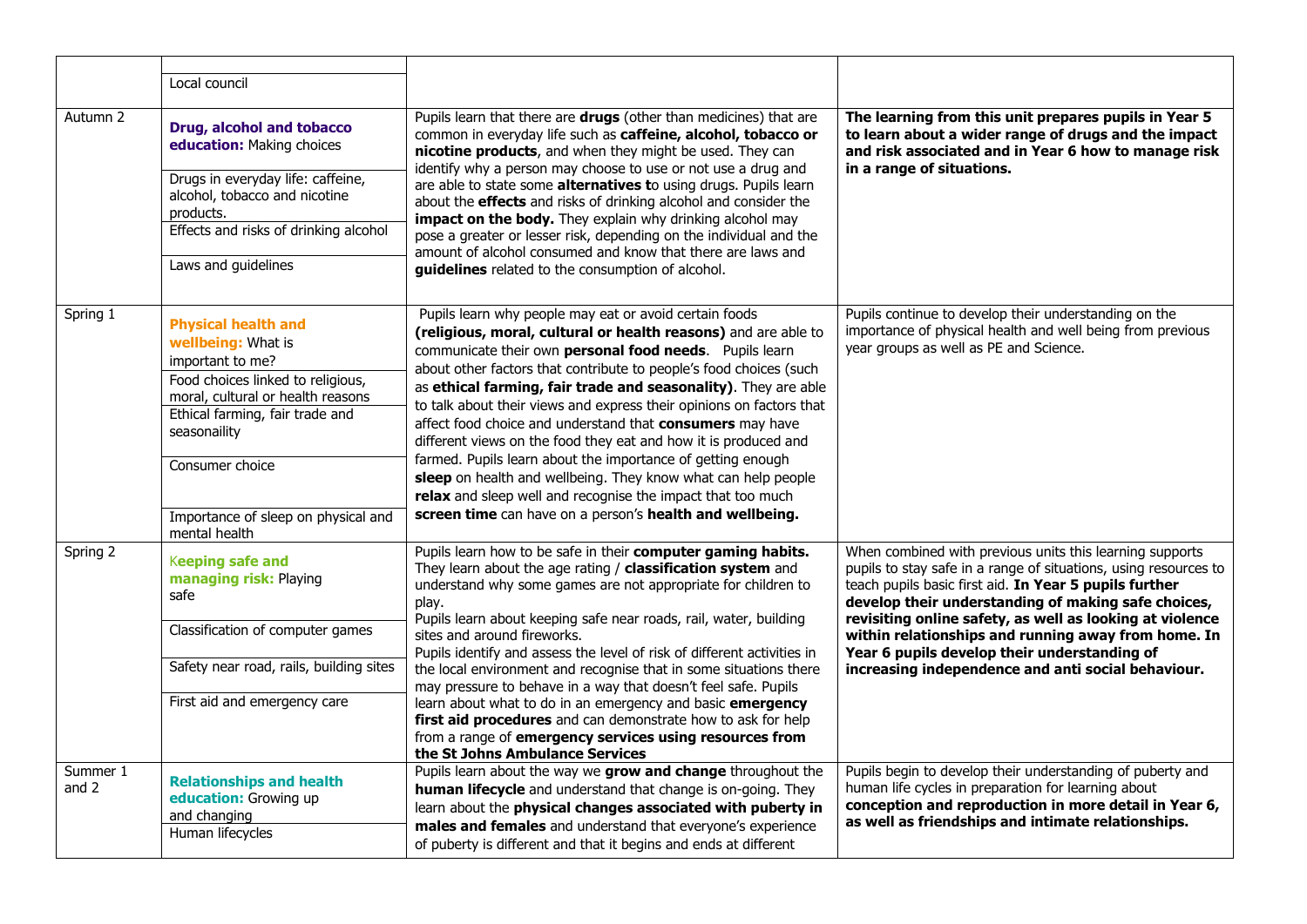|          | Change during puberty<br>Hygiene<br>Emotions                                                                                                                                                                                                         | times. Pupils understand that puberty effects emotions and<br>everyone responds differently both physically and mentally during<br>this time. Pupils learn about the impact of puberty on physical<br>hygiene and strategies for managing this. They recognise the<br>similarities between the needs and wants of boys and girls and<br>challenge gender<br>stereotypes around hygiene and grooming.                                                                                                                                                                                                                                                                                                       |                                                                                                                                                                                                                                                                                                                                                                                                                                                                      |
|----------|------------------------------------------------------------------------------------------------------------------------------------------------------------------------------------------------------------------------------------------------------|------------------------------------------------------------------------------------------------------------------------------------------------------------------------------------------------------------------------------------------------------------------------------------------------------------------------------------------------------------------------------------------------------------------------------------------------------------------------------------------------------------------------------------------------------------------------------------------------------------------------------------------------------------------------------------------------------------|----------------------------------------------------------------------------------------------------------------------------------------------------------------------------------------------------------------------------------------------------------------------------------------------------------------------------------------------------------------------------------------------------------------------------------------------------------------------|
| Year 5   | <b>Substantive Knowledge Content</b><br>based around a Big Question                                                                                                                                                                                  | Recurring themes, ideas and language                                                                                                                                                                                                                                                                                                                                                                                                                                                                                                                                                                                                                                                                       | Contribution on wider PSHE knowledge and what<br>later content this prepares for                                                                                                                                                                                                                                                                                                                                                                                     |
| Autumn 1 | <b>Physical health and</b><br>wellbeing: In the<br>media                                                                                                                                                                                             | Pupils learn that messages given on food adverts can be<br>misleading and use marketing messages in order to make a<br>product seem more healthy for consumers. They compare the<br>health benefits of a food or drink product in comparison with an<br>advertising campaign and identify advertising as one influence on<br>people's choices about food and drink. Pupils learn about role                                                                                                                                                                                                                                                                                                                | Media awareness is an important topic for pupils to be aware<br>of to ensure that pupils do not become victims of media<br>manipulation. This learning prepares pupils to consider<br>the effects of the media on well being and mental<br>health, studied within the Year 6 units on Healthy<br>Minds.                                                                                                                                                              |
|          | Food advertising                                                                                                                                                                                                                                     | models and are able to analyse how the media portray<br>celebrities. They recognise that celebrities can be presented as<br>role models and that they may be a good or not-so-good role<br>model for young people and can explain why we need to be                                                                                                                                                                                                                                                                                                                                                                                                                                                        |                                                                                                                                                                                                                                                                                                                                                                                                                                                                      |
|          | Role models and media influencers                                                                                                                                                                                                                    | cautious about things we see, hear or read about in the media.<br>Pupils learn about how the media can manipulate images and<br>that these images may not reflect reality. They can describe how<br>the media portrayal might affect people's feelings about                                                                                                                                                                                                                                                                                                                                                                                                                                               |                                                                                                                                                                                                                                                                                                                                                                                                                                                                      |
|          | Image manipulation                                                                                                                                                                                                                                   | themselves and accept and respect that people have bodies<br>that are different.                                                                                                                                                                                                                                                                                                                                                                                                                                                                                                                                                                                                                           |                                                                                                                                                                                                                                                                                                                                                                                                                                                                      |
| Autumn 2 | <b>Identity, society and</b><br>equality: Stereotypes,<br>discrimination and prejudice<br>Stereotyping including by gender<br>The role of the media in sterotyping<br>Diverse role models<br>Prejudice and discrimination<br>Discriminatory language | Pupils learn about stereotyping, including gender stereotyping<br>and can identify stereotypes as presented in the media and<br>wider world. Pupils are supported to enable them to feel able to<br>challenge gender stereotype. They learn about diverse role<br>models and take part in a workshop to further improve<br>aspirations. Pupils learn about prejudice and discrimination and<br>how this can make people feel. Pupils identify some<br>discriminatory language (homophobic, sexist, disablist,<br>racist and transphobic) and know what to do if they experience<br>discriminatory language at school. They understand how<br>discriminatory language can make people feel and that this is | Pupils continue to consolidate their understanding of<br>stereotypes and how to challenge them. This prepares<br>year 6 pupils to study identity, society and equality<br>within Human Rights and consider the plight refugees<br>as well as the UNCRC (children's rights) and<br>homelessness. These societal issues considered aim to<br>ensure pupils are aware of the wider world and how they can<br>help others, as they have moral responsibility to do this. |
| Spring 1 | <b>Keeping safe and</b><br>managing risk: Making<br>safer choices<br>Online Safety and friendships                                                                                                                                                   | unacceptable<br>Pupils learn about keeping safe online and understand that<br>people can be influenced by things online. They can explain why<br>what they see online might not be trustworthy and know when<br>and how to report something that makes them feel unsafe or<br>uncomfortable. Pupils learn how to stay safe when<br>communicating with other people online and compare different<br>kinds of online communication including friendships. They<br>describe the <b>benefits and risks</b> of online-only friendships and                                                                                                                                                                      | When added to the cumulative knowledge from the previous<br>keeping safe and managing risks taughts throughout the<br>curriculum, there is a secure foundation ready for the pupils<br>to learn about independence when being out and<br>about, peer pressure and anti social behaviour<br>studied within Year 6. All of this work lays the foundations<br>for pupils to transfer to secondary school.                                                               |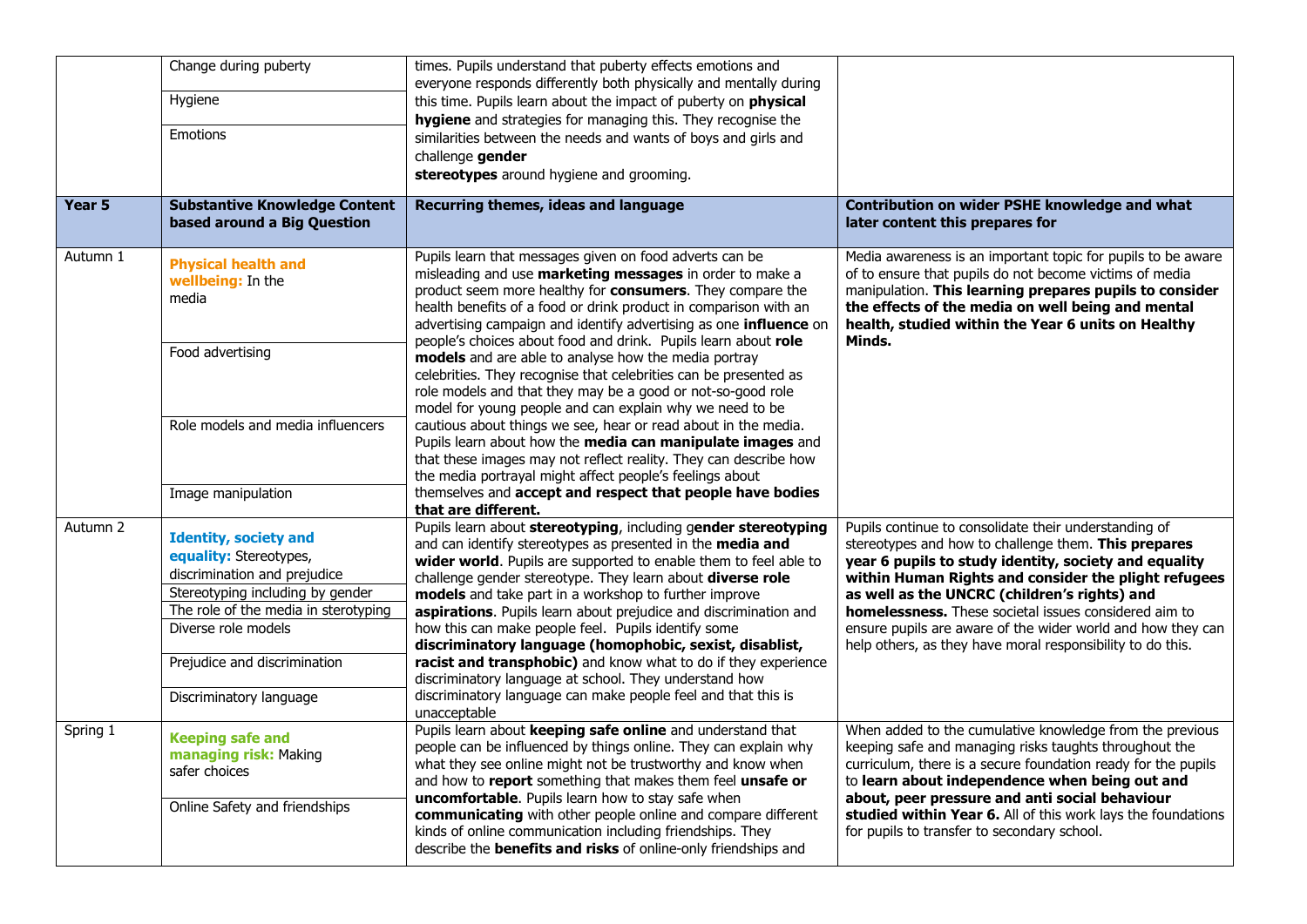|          | Domestic Violence and Abuse<br>Running away from home and going<br>missing                                                            | can describe how to respond to an online-only friend if the friend<br>asks something that makes them uncomfortable. Pupils learn that<br>violence within relationships is not acceptable. Pupils know what<br>is meant by <b>domestic violence</b> and <b>abuse</b> and understand that<br>nobody should experience violence within a relationship. They<br>know what to do if they experience violence/ where to go for help,<br>advice and support. Pupils learn about problems that can occur<br>when someone goes missing from home and understand some of<br>the reasons that might cause a young person to run away or be<br>absent from home. They can identify the potential risks and<br>dangers of running away or going missing and know who to talk<br>to if they feel like running away. |                                                                                                                                                                                                                                                                                                                                                                  |  |
|----------|---------------------------------------------------------------------------------------------------------------------------------------|-------------------------------------------------------------------------------------------------------------------------------------------------------------------------------------------------------------------------------------------------------------------------------------------------------------------------------------------------------------------------------------------------------------------------------------------------------------------------------------------------------------------------------------------------------------------------------------------------------------------------------------------------------------------------------------------------------------------------------------------------------------------------------------------------------|------------------------------------------------------------------------------------------------------------------------------------------------------------------------------------------------------------------------------------------------------------------------------------------------------------------------------------------------------------------|--|
| Spring 2 | <b>Mental health and emotional</b><br>wellbeing:<br>Dealing with feelings<br>The physical and mental effects of<br>different emotions | Pupils learn about a wide range of emotions and feelings and<br>how these are experienced in the body and understand how the<br>same feeling can be expressed differently. They recognise how<br>emotions can be expressed appropriately in different situations.<br>Pupils learn about times of change and how this can make people<br>feel. They identify situations when someone may feel conflicting                                                                                                                                                                                                                                                                                                                                                                                              | Pupils further address the physical and mental effects of<br>different emotions when studying puberty in Year 6.<br>They also continue to build on their knowledge of<br>mental health and the stigma surrounding this within<br>the Year 6 curriculum. Our school values look to address<br>mental health and well being through the school values of           |  |
|          | Times of change<br>Loss and bereavement                                                                                               | emotions due to change and can identify ways of positively<br>coping with this.<br>Pupils learn about the feelings associated with loss, grief and<br><b>bereavement</b> and recognise that at times of loss, there is a<br>period of grief that people go through. They understand there are<br>a range of feelings that accompany bereavement and know that<br>these are necessary and important. They know some ways of<br>expressing feelings related to grief.                                                                                                                                                                                                                                                                                                                                   | 'confident, capable and caring,' as well as our monthly<br>values.                                                                                                                                                                                                                                                                                               |  |
| Summer 1 | Drug, alcohol and tobacco<br>education : Different influences<br>Risks associated with smoking drugs<br>and alcohol                   | Pupils learn about the risks associated with smoking drugs,<br>including cigarettes, e-cigarettes, shisha and cannabis.<br>They are taught to understand the similarities and differences in<br>the risks of smoking cigarettes, e-cigarettes, shisha and cannabis<br>in relation to health, money, social effects and the law.<br>Pupils learn about different influences on drug use - alcohol,<br>tobacco and nicotine products and can identify conflicting                                                                                                                                                                                                                                                                                                                                       | The knowledge acquired from this unit and previous units<br>prepared the pupils to develop their knowledge of the<br>associated risks with using legal and illegal drugs in<br>year 6, as well as assessing the risk in these situations and<br>managing that risk. This is a crucial part of the curriculum in<br>preparing the pupils for secondary readiness. |  |
|          | Laws<br>Media messages<br>Strategies to use when being<br>pressured by peers                                                          | messages presented in the media in relation to alcohol, tobacco<br>and nicotine products. Pupils can can describe some of the other<br>influences that surround a person's decision about whether to<br>smoke or drink alcohol and recognise that there are many<br>influences on us at any time. Pupils learn strategies to resist<br>pressure from others about whether to use drugs -smoking<br>drugs and alcohol and can describe some strategies that people<br>can use if they feel under pressure in relation to drug use. They<br>recognise that, even if people feel pressure from others about<br>drug use, they can make an informed choice and act on it                                                                                                                                  |                                                                                                                                                                                                                                                                                                                                                                  |  |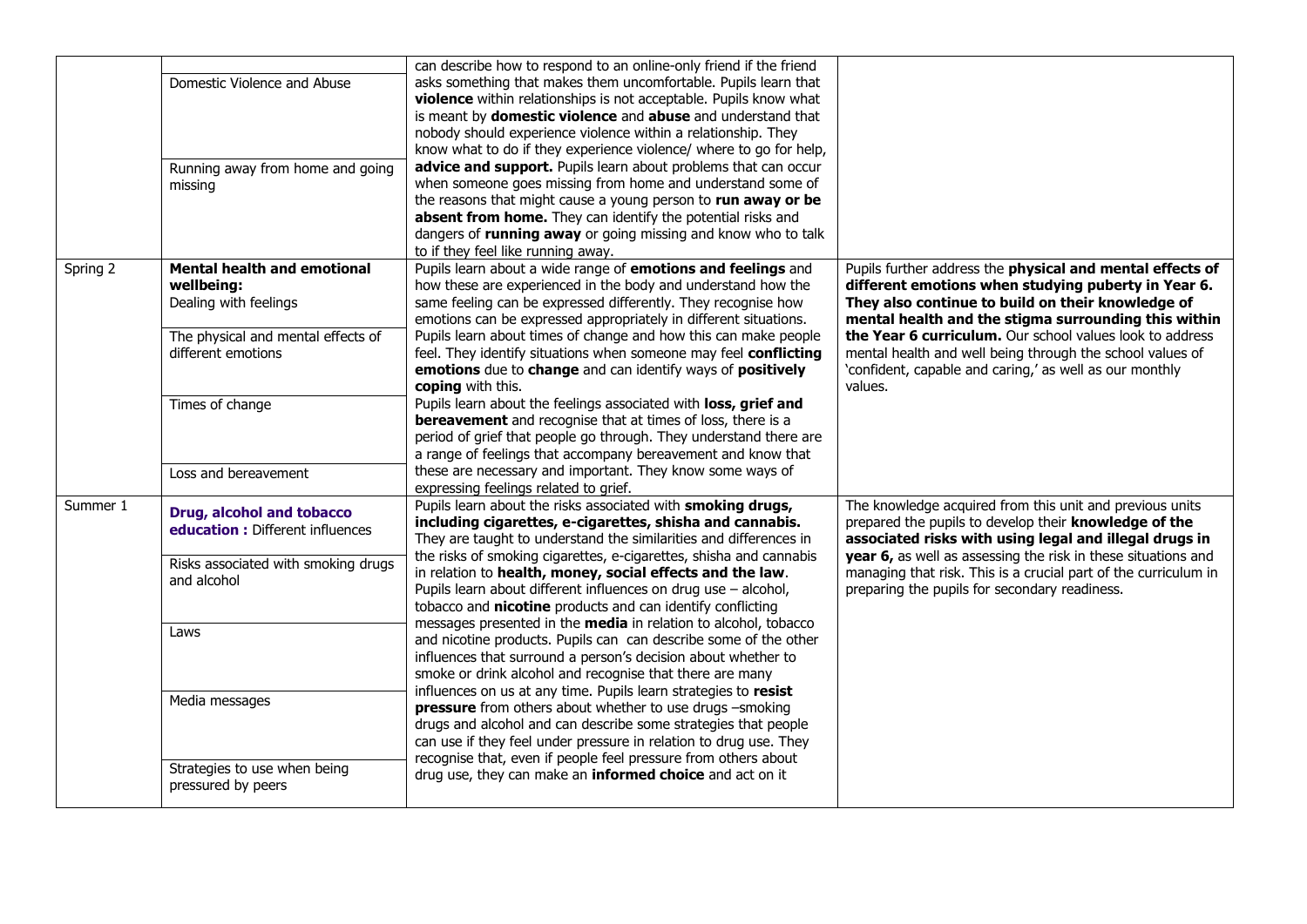| Summer 2          | <b>Careers, financial capability</b><br>and economic wellbeing:<br>Borrowing and earning money<br>Risk associated with borrowing<br>money<br>Debt<br>Enterprise<br>Careers | Pupils learn that money can be borrowed but there are risks<br>associated with this. Pupils understand there are different ways<br>that people can pay for something (including online, loans,<br>credit cards and hire-purchase schemes). They can explain<br>the difference between manageable and unmanageable debt and<br>how this can make people feel. They can identify where people<br>can access reliable information and support. Pupils learn about<br>enterprise and can identify skills that make someone<br>enterprising. They know what is needed to plan and set up an<br>enterprise and can weigh up the risks and benefits of running an<br>enterprise. Pupils learn what influences people's decisions about<br>careers and understand that money is one factor in choosing a<br>job. They debate the extent to which a person's <b>salary</b> is more or<br>less important to job satisfaction and understand how people<br>choose what job to do. | This unit of study is further developed through STEM week<br>at school and an enterprise project in Year 6, as well<br>as being woven through our maths curriculum. We have<br>links with the Money Sense team from Natwest to<br>further consolidate pupils understanding.                                                                                                                                                                                                                                                                                                                                                                                                                   |  |
|-------------------|----------------------------------------------------------------------------------------------------------------------------------------------------------------------------|------------------------------------------------------------------------------------------------------------------------------------------------------------------------------------------------------------------------------------------------------------------------------------------------------------------------------------------------------------------------------------------------------------------------------------------------------------------------------------------------------------------------------------------------------------------------------------------------------------------------------------------------------------------------------------------------------------------------------------------------------------------------------------------------------------------------------------------------------------------------------------------------------------------------------------------------------------------------|-----------------------------------------------------------------------------------------------------------------------------------------------------------------------------------------------------------------------------------------------------------------------------------------------------------------------------------------------------------------------------------------------------------------------------------------------------------------------------------------------------------------------------------------------------------------------------------------------------------------------------------------------------------------------------------------------|--|
| Year <sub>6</sub> | <b>Substantive Knowledge Content</b><br>based around a Big Question                                                                                                        | Recurring themes, ideas and language                                                                                                                                                                                                                                                                                                                                                                                                                                                                                                                                                                                                                                                                                                                                                                                                                                                                                                                                   | Contribution on wider PSHE knowledge and what<br>later content this prepares for                                                                                                                                                                                                                                                                                                                                                                                                                                                                                                                                                                                                              |  |
| Autumn 1/2        | <b>Relationships and health</b><br>education<br>Healthy relationships<br>Physical, emotional and behavioral<br>changes during puberty.<br>Stereotyping<br>Relationships    | Pupils learn about the physical, emotional and behavioural<br>changes that occur during <b>puberty</b> for both males and females<br>and understand that puberty is individual and can happen at any<br>time between 8 and 17. They understand that body changes at<br>puberty are a preparation for sexual maturity. Pupils consider<br>different attitudes and values around gender stereotyping and<br>understand how our attitudes and values about gender and<br>sexuality may be affected by factors such as religion and culture.<br>They learn to recognise and challenge gender stereotypes and<br>understand how media messages affect attitudes, can cause<br>inequality of opportunity and affect behaviour. They consider<br>which values are important to them in relationships and appreciate<br>the importance of friendship in intimate relationships. Pupils                                                                                         | The knowledge and skills acquired through our PHSE<br>curriculum prepare the pupils for their transition to<br>secondary school and enables our pupils to embody the<br>school values of "confident, capable and caring," as they<br>take an increasing role in society. In Year 7 and onwards<br>pupils revisit all of the topics covered within the<br>primary PHSE curriculum in greater depth and at an<br>age appropriate level. Our role is to provide strong<br>foundations on which to build this knowledge on. In<br>secondary school the topics covered within our PHSE<br>curriculum are woven through discrete PHSE lessons,<br>science, computing and other aspects of learning. |  |
|                   | Human reproduction (conception<br>and pregnancy)                                                                                                                           | explain the similarities and differences between friendships and<br>intimate relationships and describe that there are different types<br>of intimate relationships, including marriage. Understand that<br>closeness in a relationship can be expressed in a variety of ways<br>between consenting adults. They describe how babies are made<br>and explain how sexual intercourse is related to conception and                                                                                                                                                                                                                                                                                                                                                                                                                                                                                                                                                       |                                                                                                                                                                                                                                                                                                                                                                                                                                                                                                                                                                                                                                                                                               |  |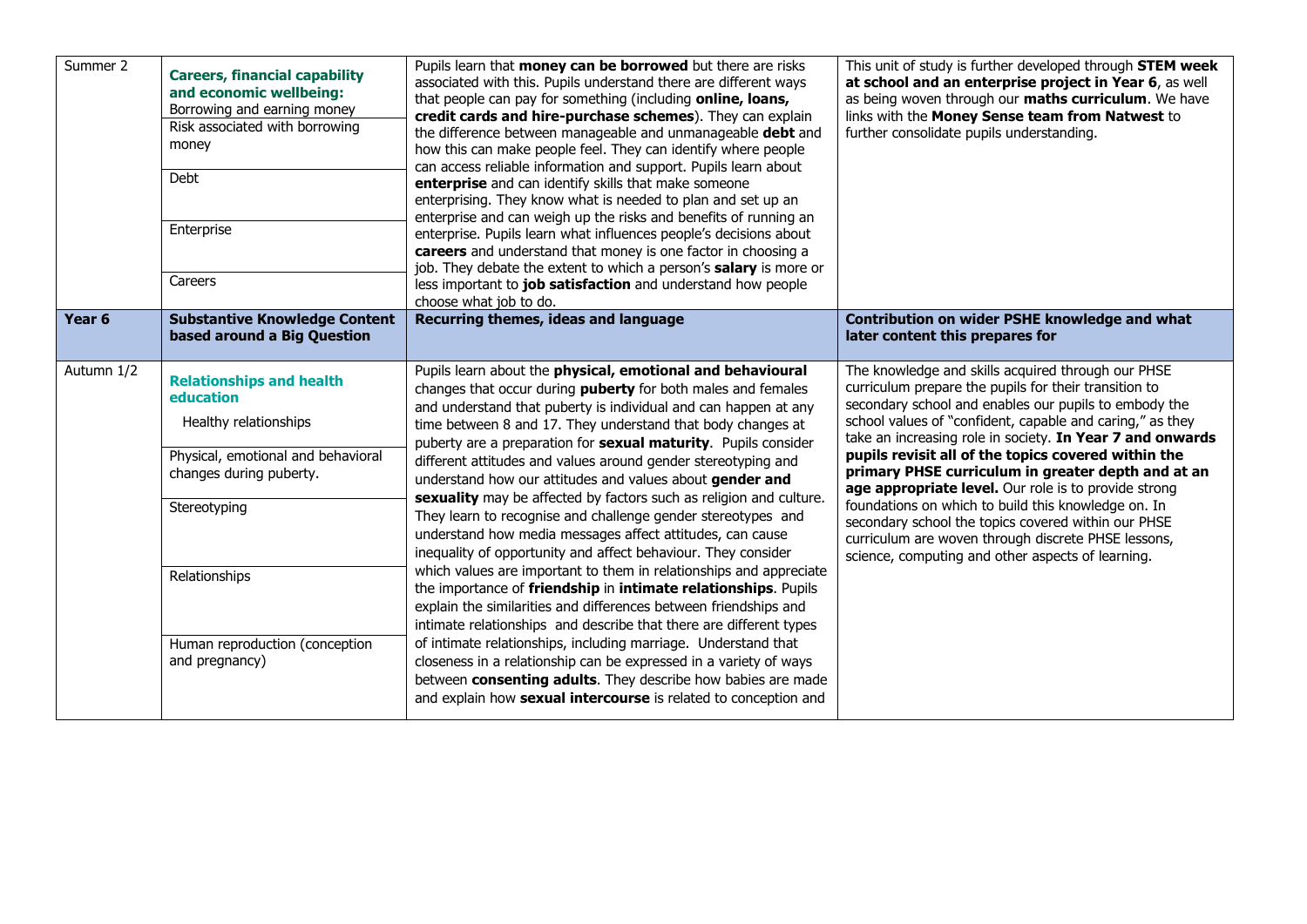|          | Online safety and appropriate online<br>content          | name the male and female sex cells and reproductive<br>organs.                                                                                                                                                                                                                                                                                                                                                                                                                                            |  |  |  |
|----------|----------------------------------------------------------|-----------------------------------------------------------------------------------------------------------------------------------------------------------------------------------------------------------------------------------------------------------------------------------------------------------------------------------------------------------------------------------------------------------------------------------------------------------------------------------------------------------|--|--|--|
|          |                                                          | Pupils understand how to stay safe online and understand that<br>they should only use appropriate pictures of themselves on social<br>media. They are taught to remember that what the post on the<br>internet stays around forever. Pupils understand how content<br>shared as a joke online can hurt or upset other people, including<br>that which includes nudity, body shaming or gender<br>stereotypes. They know how to seek help about online content<br>that they are confused or curious about. |  |  |  |
| Spring 1 | Drug, alcohol and tobacco<br>education: Weighing up risk | Pupils learn about the risks associated with using different<br>drugs, including tobacco and nicotine products, alcohol,<br>solvents, medicines and other legal and illegal drugs. The                                                                                                                                                                                                                                                                                                                    |  |  |  |
|          | Risk associated using different types<br>of drugs        | explore some of the possible effects and risks of different drugs<br>and know that some drugs are restricted or that it is illegal to<br>own, use and supply them to others. They understand why and<br>when people might use drugs. Pupils learn about assessing the                                                                                                                                                                                                                                     |  |  |  |
|          | Legality                                                 | level of risk in different situations involving drug use and can<br>explain why risk depends on the drug itself, the person using the<br>drug and the situation $-$ when and where the person is, and who<br>they are with. Pupils learn about ways to manage risk in<br>situations involving drug use and can identify situations where                                                                                                                                                                  |  |  |  |
|          | Risk management                                          | drug use may occur. They know some ways of reducing risk in<br>situations involving drug use and know where to get help, advice<br>and support regarding drug use.                                                                                                                                                                                                                                                                                                                                        |  |  |  |
| Spring 2 | <b>Identity, society and</b><br>equality: Human rights   | Pupils learn about people who have moved to Enfield from other<br>places (including the experience of refugees). Pupils understand<br>what migration means and identify the reasons why people move                                                                                                                                                                                                                                                                                                       |  |  |  |
|          | Migration                                                | from one place to another. They are able to <b>empathise</b> with the<br>experiences and challenges moving and settling in new place<br>might bring. Pupils learn about human rights and the UN<br>Convention on the Rights of the Child. They are aware how                                                                                                                                                                                                                                              |  |  |  |
|          | Refugees                                                 | the rights are relevant to their lives and that rights come with<br>responsibilities. Pupil can understand that individual human<br>rights can sometimes conflict with the circumstances in a country<br>and identify some of the organisations that represent and                                                                                                                                                                                                                                        |  |  |  |
|          | UN Convention on the Rights of the<br>Child              | support the rights of the child and the difference they make.<br>Pupils learn about homelessness. They can explain what make a<br>place where someone lives a 'home'. They are able to appreciate<br>the difficulties of being homeless or living in temporary                                                                                                                                                                                                                                            |  |  |  |
|          | Homelessness                                             | accommodation and know about organisations and initiatives<br>(including charities) that work with the homeless or people living<br>in temporary accommodation.                                                                                                                                                                                                                                                                                                                                           |  |  |  |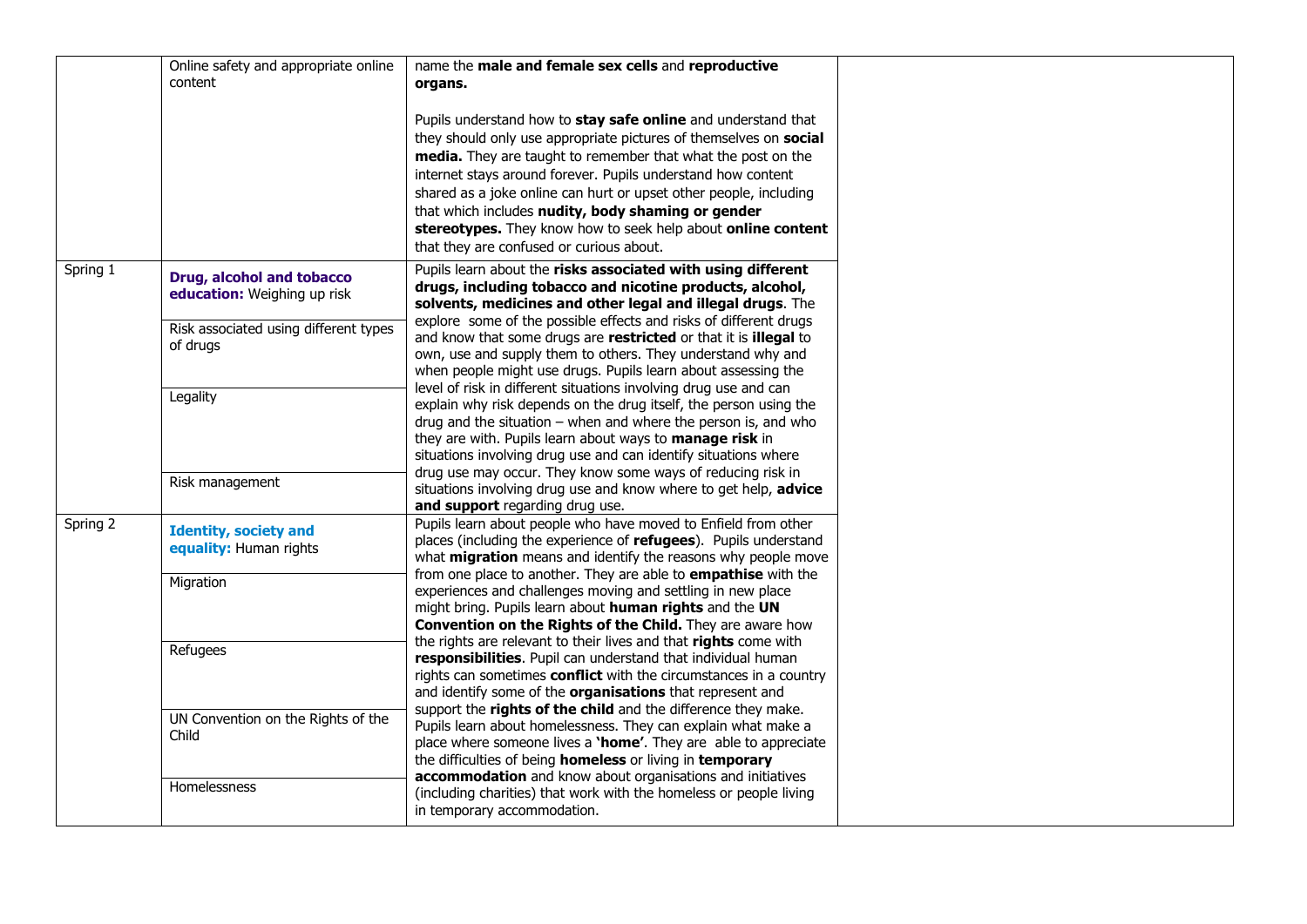| Summer 1 | <b>Mental health and</b><br>emotional wellbeing:<br>Healthy minds<br>Mental Health - emotions, moods<br>and feelings<br>Help and advice<br>Link between mental and physical<br>health<br>Stigma and discrimination<br>Self help | Pupils learn that mental health is about emotions, moods<br>and feelings - how we think, feel and behave and recognise that<br>everyone has a state of mental health that changes frequently;<br>that any one state is not necessarily permanent. They know about<br>mental health help, advice and support available. Pupils learn<br>about what can affect mental health and some ways of dealing<br>with this and understand that anyone can be affected by mental<br>ill health. Pupils learn about some everyday ways to look after<br>mental health and can explain why looking after mental health is<br>as important as looking after physical health. Pupils learn about<br>the stigma and discrimination that can surround mental health<br>and know what can help to have a more positive effect (and<br>therefore reduce stigma and discrimination). |  |
|----------|---------------------------------------------------------------------------------------------------------------------------------------------------------------------------------------------------------------------------------|------------------------------------------------------------------------------------------------------------------------------------------------------------------------------------------------------------------------------------------------------------------------------------------------------------------------------------------------------------------------------------------------------------------------------------------------------------------------------------------------------------------------------------------------------------------------------------------------------------------------------------------------------------------------------------------------------------------------------------------------------------------------------------------------------------------------------------------------------------------|--|
| Summer 2 | <b>Keeping safe and</b><br>managing risk<br>Keeping safe - out and about<br>Potential risks in the local area<br>Peer pressure<br>Consequences of anti social<br>behaviour                                                      | Pupils learn about feelings of being out and about in the local area<br>with increasing independence. Pupils are aware of potential<br>risks when out and about in the local area and describe a range<br>of feelings associated with being out and about. They understand<br>that people can make assumptions about others that might not<br>reflect reality. Pupils learn about recognising and responding to<br>peer pressure and who to ask for help. Pupils learn about the<br>consequences of anti-social behaviour (including gangs and<br>gang related behaviour), including the law. They describe ways to<br>resist peer pressure and recognise they have responsibility for<br>their behaviour and actions                                                                                                                                            |  |

# **P4C Overview**

To further develop pupils to develop resilience, enquiry and curiosity, ambition and aspiration and independence pupils take part in P4C sessions. The Philosophy for Children (P4C) approach is used to stimulate further discussions where the aim is 'not to win an argument' but to gain a deeper understanding of different approaches and viewpoints held by those around us in order that we may develop our own understanding and empathy. We are exceptionally proud of the inspirational people that our pupils have chosen to represent their class names and have written in a unit for each group about their inspirational person as part of our P4C approach.

| <b>P4C Theme</b> | Autumn 1       | <b>Autumn 2</b>        | <b>Spring 1</b> | <b>Spring 2</b> | Summer 1                 | <b>Summer 2</b> |
|------------------|----------------|------------------------|-----------------|-----------------|--------------------------|-----------------|
| <b>Reception</b> | New Beginnings | Getting on and Falling | Going for Goals | Good to be me   | Relationships – Why is   | Changes         |
|                  |                | out                    |                 |                 | Captain Tom Moore a good |                 |
|                  |                |                        |                 |                 | role model for the       |                 |